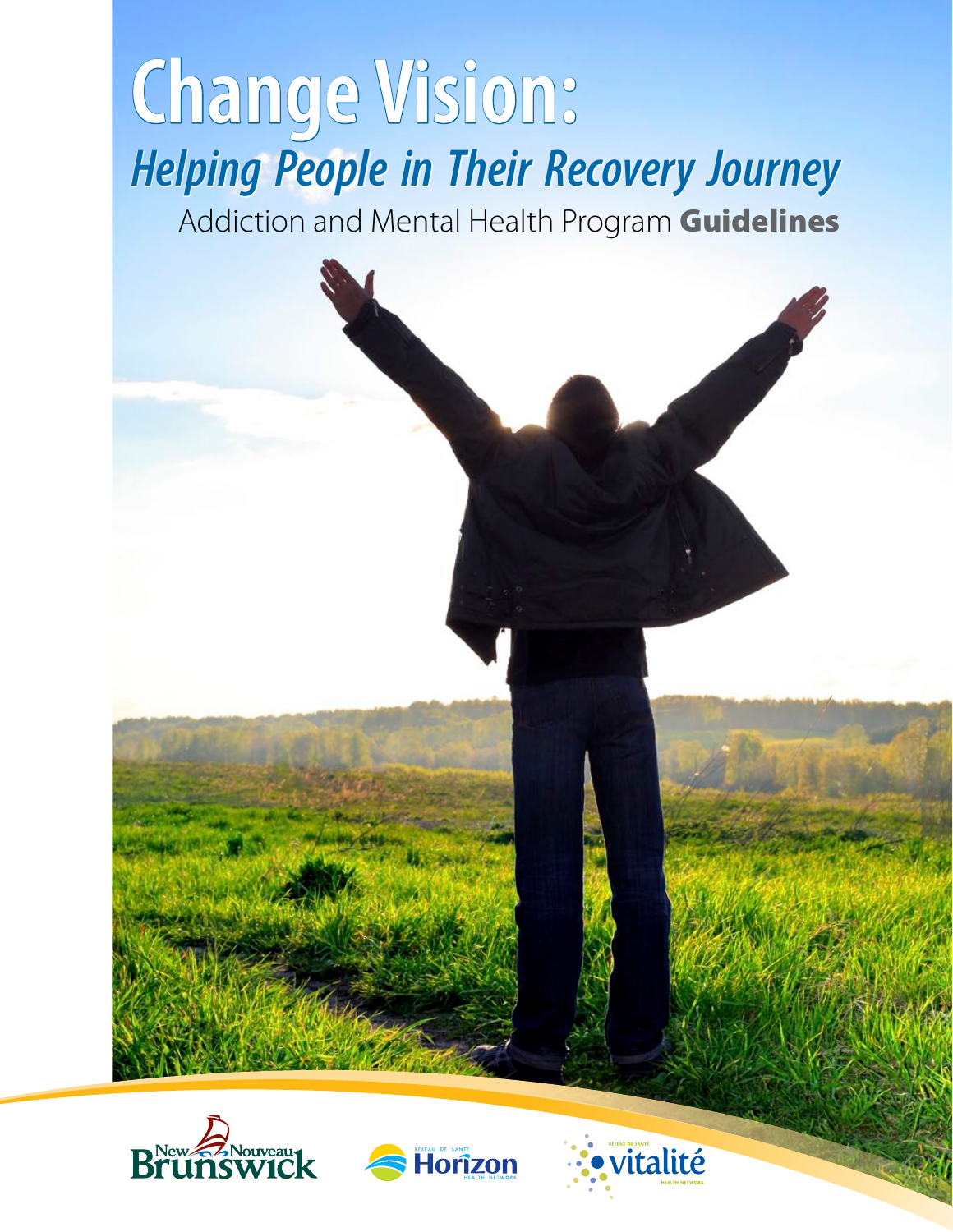#### **Change Vision: Helping People in Their Recovery Journey**

Province of NewBrunswick PO 6000, Fredericton NB E3B 5H1

#### [www.gnb.ca](http://www.gnb.ca)

ISBN 978-1-4605-0150-4 (print edition) ISBN 978-1-4605-0151-1 (PDF)

9094 | 2013.02 | Printed in New Brunswick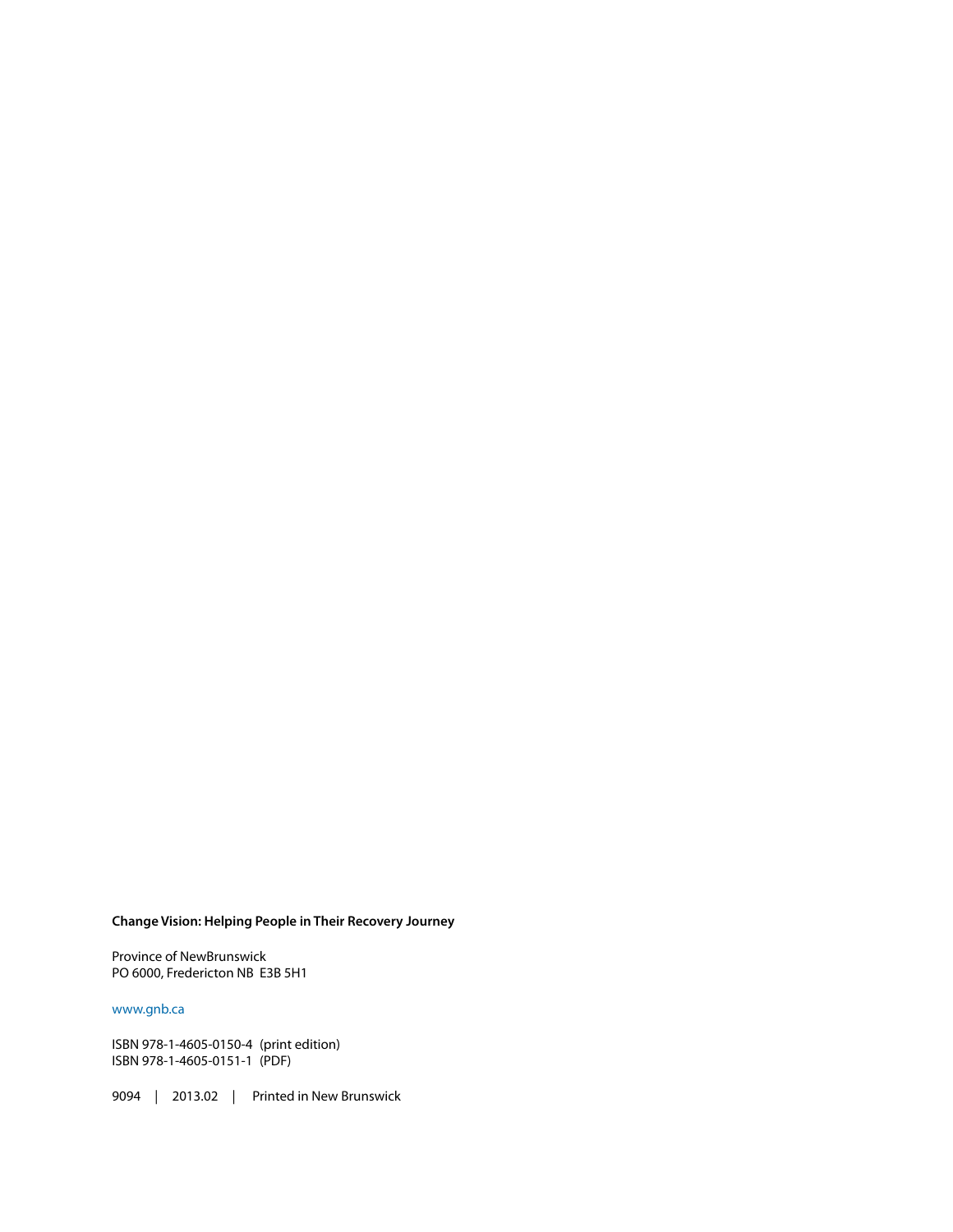## **Table of Contents**

| Domain 1: Recovery-oriented services are centered on the individual 16         |
|--------------------------------------------------------------------------------|
|                                                                                |
|                                                                                |
| Domain 4: Recovery Is Supported by Strong Leadership and Effective Practices17 |
|                                                                                |
|                                                                                |
|                                                                                |
|                                                                                |
|                                                                                |
|                                                                                |
|                                                                                |
|                                                                                |
|                                                                                |
|                                                                                |
|                                                                                |
|                                                                                |
|                                                                                |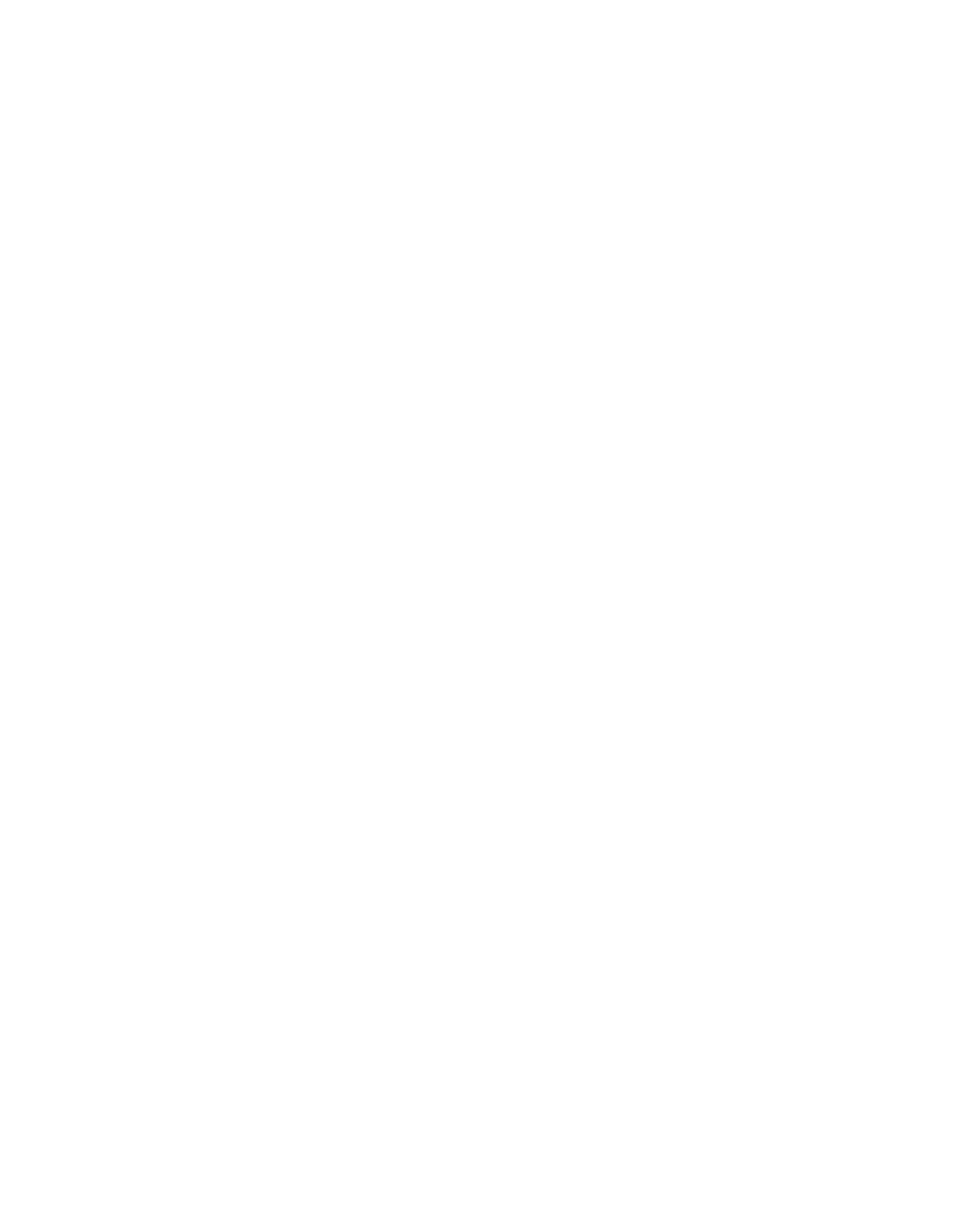## <span id="page-4-0"></span>**Glossary**

**Accountability:** requirement to show that policies and programs are accomplishing intended results.

**Engagement:** commitment and involvement. Engaged or committed to a goal and to the activities required to achieve it.

**Interdisciplinary teamwork:** people from multiple disciplines and professions working collaboratively to achieve a common goal.

**Interdisciplinary Program Team:** a core group of professionals (providers) that work collaboratively in customizing addiction and mental health services to the specific needs and choices of recovering individuals.

**Multidisciplinary teamwork:** people of various disciplines working together on a common project but in a parallel fashion.

**Natural supports:** This will vary from one individual to another. It may include family, friends, peers and/or other persons or resources. It may change with time according to need and what is available to the individual.

**Primary care:** the element within primary health care that focuses on health care services, including health promotion, illness and injury prevention, and the diagnosis and treatment of illness and injury.

**Primary Health Care:** an approach to health and a spectrum of services beyond the traditional health care system. It includes all services that play a part in health, such as income, housing, education, and environment.

**Primary addiction and mental health care:** the first level of addiction and mental health services within the formal health system.

**Provider:** all professionals involved in the treatment, intervention, and care of persons seeking addiction and mental health services.

**Recovery:** a concept whereby persons live a satisfying, hopeful, and contributing life, even when there are on-going limitations caused by mental health problems and illnesses<sup>1</sup>.

**Recovery approach:** the manner in which services are provided; it offers hope and the possibility of recovery; it supports individuals and families, and involves communities.

**Recovery journey:** the personal experience of individuals whose life path includes a hopeful and meaningful life while living with addiction and mental health issues or illness.

**Recovery model:** the philosophical underpinnings, conceptualization or way of viewing recovery.

<sup>1</sup> Mental Health Commission of Canada (2012). Changing Directions, Changing Lives: The Mental Health Strategy for Canada. Calgary, AB: Author. Page12.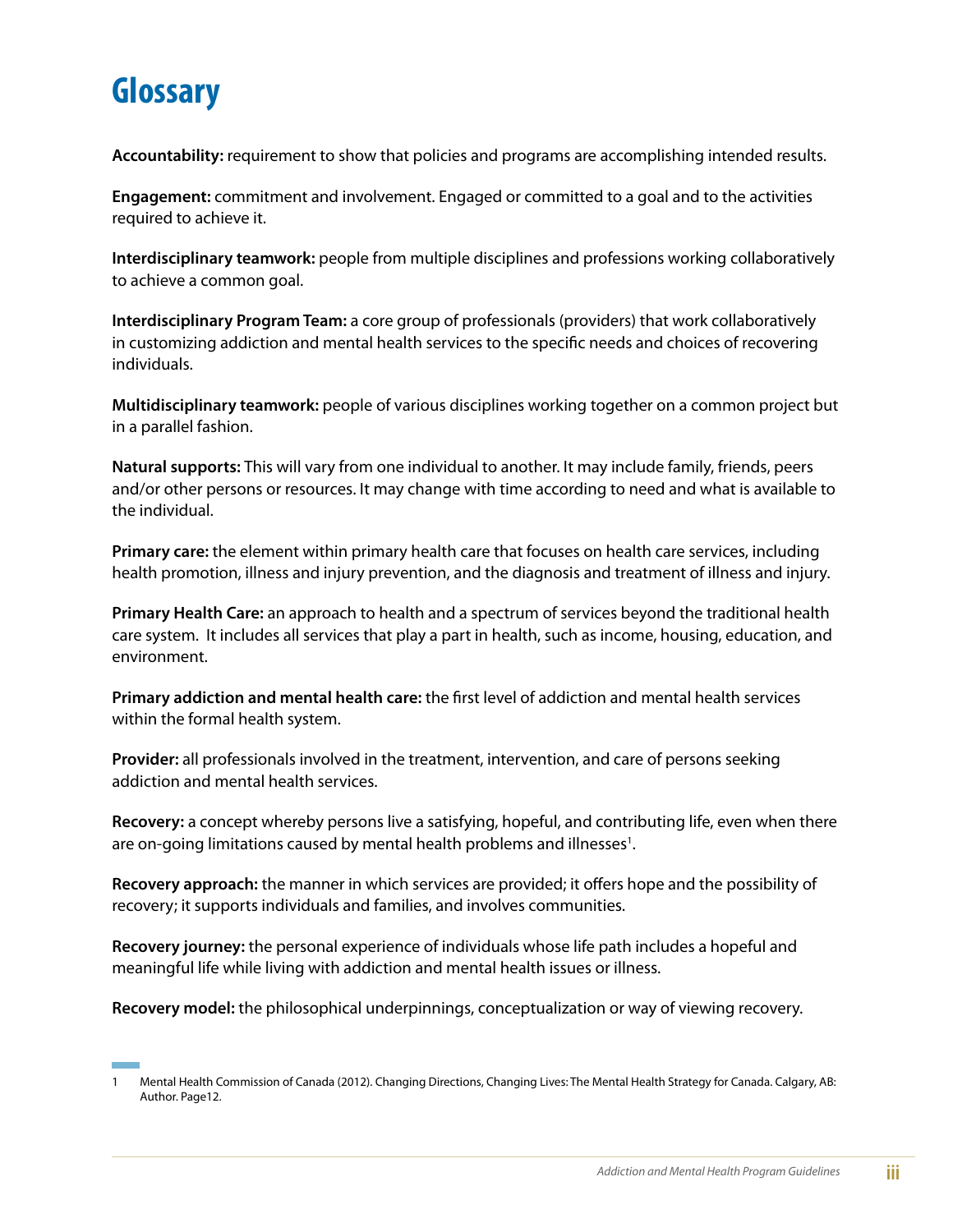**Recovery-oriented care:** what addiction and mental health providers offer in support of the person's recovery journey.

**Reliability:** psychometric property of an instrument to produce similar results under similar conditions.

**Secondary addiction and mental health care:** psychiatric services available in a general hospital or detox unit for 24-hour care and supervision of people with acute worsening of addiction or mental health disorders.

**Support Team:** addiction and mental health providers, recovering individuals, their families and significant others working in partnership to respond to the person's needs and goals.

**Tertiary mental health care:** specialist mental health care required beyond that which can be provided in general hospitals.

**Transition:** change of service to an external agency or organization.

**Validity:** psychometric property of an instrument to measure what it is intended to measure.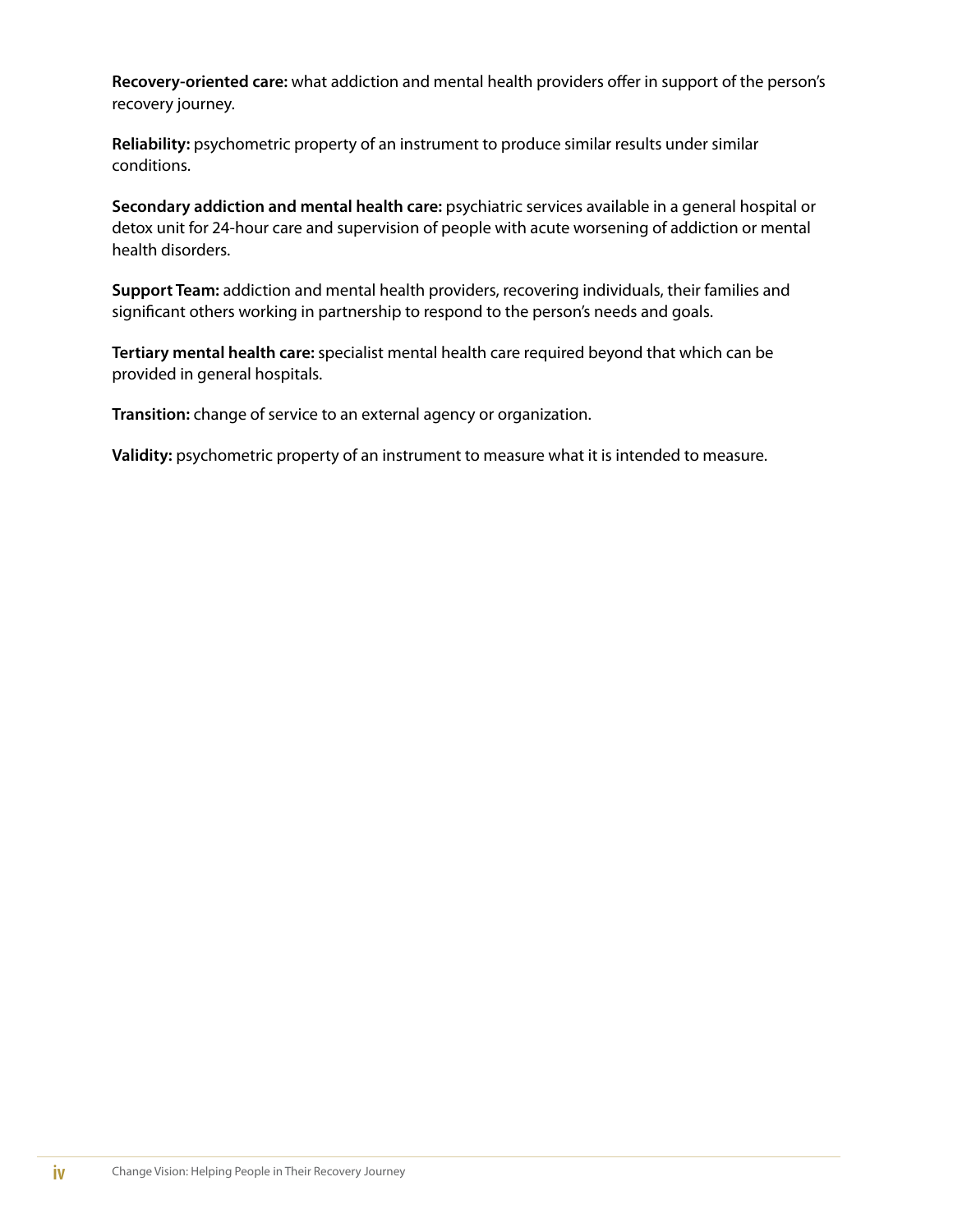## <span id="page-6-0"></span>**Introduction**

*The Action Plan for Mental Health in New Brunswick 2011-18*<sup>2</sup> signals the beginning of a new era for addiction and mental health within the province. Over the coming years, the system will undergo transformative change to better respond to the needs of individuals and their communities. Practices inside the system will adjust to accommodate a recovery based approach that engages and involves people with lived experience of addiction and mental health issues or illness, their families, and natural supports. In collaboration with all stakeholders, ways of reaching and working with everyone who needs help will be developed.

This document is expected to contribute to the planned restructuring of the system. It evolves from *A Review of the Structure and Delivery of Community Mental Health Services in New Brunswick* submitted by CAMH<sup>3</sup> in 2009; the consultations carried out by Judge Michael McKee and his subsequent recommendations to government in *Together Into the Future: A Transformed Mental Health System for*  New Brunswick (2009)<sup>4</sup>; and The Action Plan for Mental Health in New Brunswick 2011-18 (2009).

The current health structure mandates the Department of Health to plan, fund, and monitor programs and services. In this role, the Department provides high level program and service parameters, outcome expectations, and performance measures that the Health Networks will later use to guide the development of specific operational guidelines. Vitalité Health Network and Horizon Health Network are held accountable for providing addiction and mental health services within their respective jurisdiction. They will be responsible for developing *operational guidelines* that provide specific program direction to field staff.

Although the 2009 CAMH report called for the development of evidenced-based clinical practice guidelines, the focus of this document is on providing *program guidelines*. The development of complementary clinical practice guidelines is a collaborative effort that requires the participation of multiple stakeholders and is beyond the scope of this work.

2 Department of Health (2011). *The Action Plan for Mental Health in New Brunswick 2011-18.* Province of New Brunswick, Fredericton. [http://www.gnb.ca/0055/pdf/2011/7379%20english.pdf](http://www.gnb.ca/0055/pdf/2011/7379 english.pdf)

<sup>3</sup> Centre for Addiction and Mental Health

<sup>4</sup> McKee, M. (2009) *Together Into the Future: A Transformed Mental Health System for New Brunswick.* Fredericton. [http://www.gnb.ca/cnb/](http://www.gnb.ca/cnb/Promos/MentalHealth/NBMHS-e.pdf) [Promos/MentalHealth/NBMHS-e.pdf](http://www.gnb.ca/cnb/Promos/MentalHealth/NBMHS-e.pdf)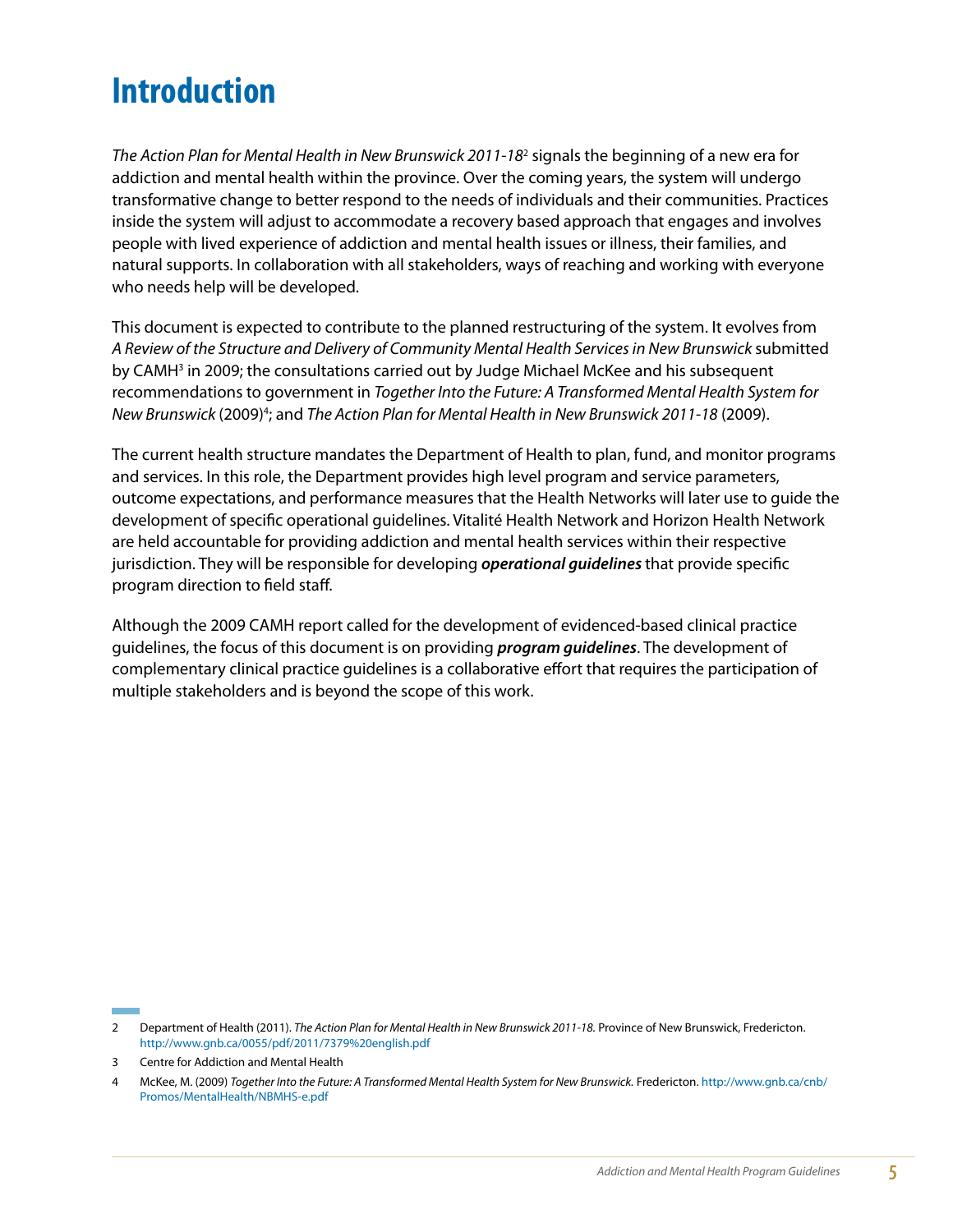## <span id="page-7-0"></span>**Purpose**

Through *The Action Plan for Mental Health in New Brunswick 2011-18,* Government has directed the addiction and mental health system to move towards a recovery approach. As such, it becomes necessary for each level to explore its workings and adapt its practices. This work is multifaceted and will continue to evolve as primary, secondary and tertiary levels undergo an organizational and cultural change. Stakeholders have expressed their desire to move forward and are committed to achieving successful outcomes.

*Change Vision: Helping People in Their Recovery Journey* contributes to the restructuring efforts by clarifying the desired vision and articulating the Department of Health's expectations of Horizon and Vitalité Health Networks in the delivery of community addiction and mental health services. These program guidelines further serve as a tool to increase knowledge of the recovery approach and model its use in describing program parameters, outcome expectations and provincial-level performance measures.

It is expected that with a recovery approach emerging across the province, Health Networks will engage their partners including persons with lived experience, their families and significant others to craft recovery-oriented services to meet the needs of people and communities in their respective catchment areas. Intended for addiction and mental health care providers, this program guidelines document will function as a touchstone when developing and delivering community addiction and mental health services.

Health Networks and government agencies have demonstrated their desire to engage in collaborative activities that contribute to decrease cost and increase efficiencies; that avoid duplication; and that sustain preferred practices. As such, this work will foster continued alliances in the development of future recovery-oriented clinical and operational guidelines in addition to related educational activities.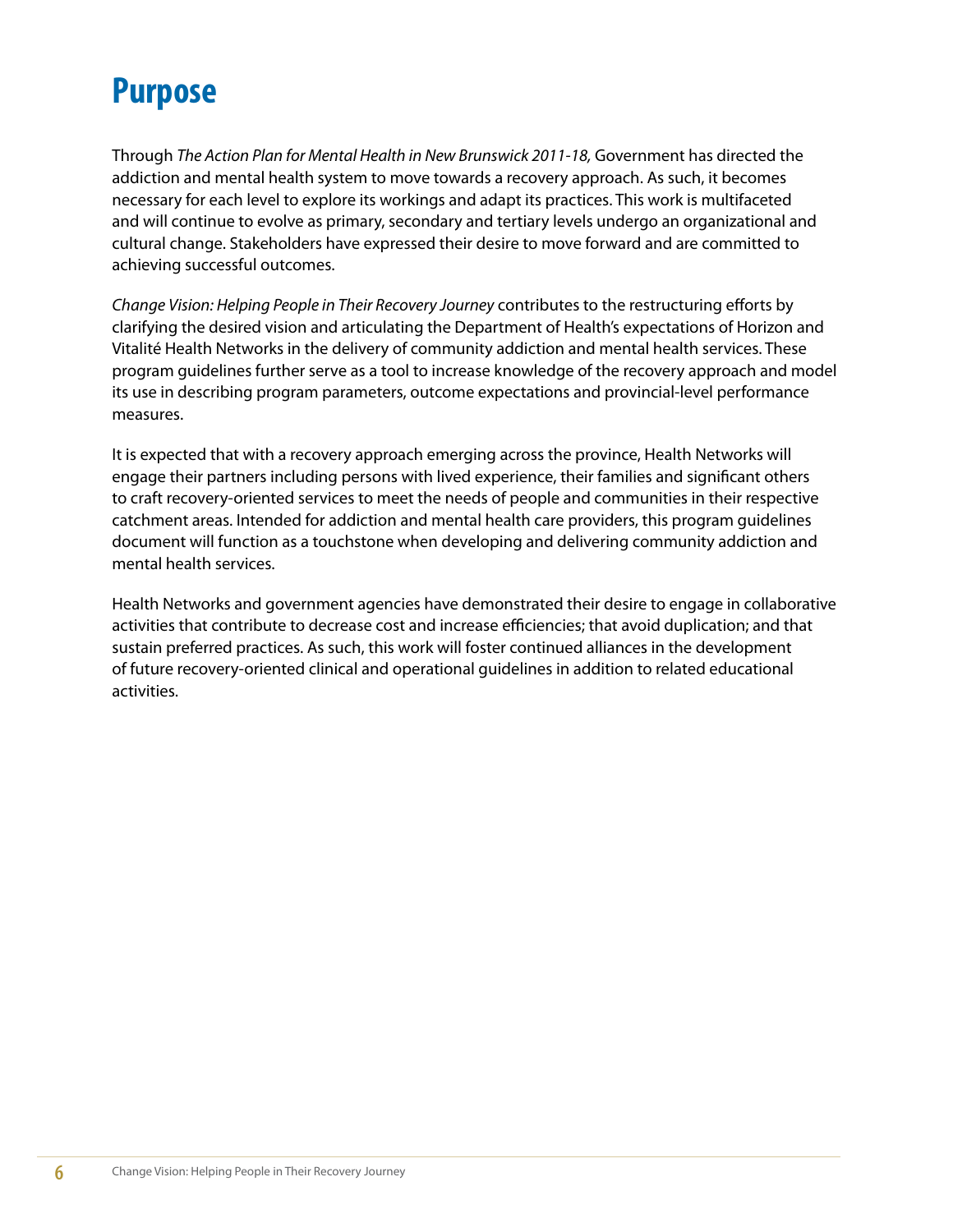## <span id="page-8-0"></span>**Historical Perspective**

New Brunswick has a long history of providing services to individuals with alcohol related issues. It is also proud of its innovative approach in meeting the challenge of delivering mental health services. From its earliest years to the present changes, the province has built on the past to improve the future. The current vision is one of self-determination and encourages those with lived experience of mental illness, addiction, or both to achieve their full potential within a community that values their contribution and promotes social inclusion.

### *The History of Addiction and Mental Health Services in New Brunswick*

Prior to integration of services in 2005, New Brunswick's addiction and mental health services were separate entities with unique histories albeit with some commonalities. Most notable is that significant reform began for both in the 1960s, and in later years commissions were instrumental in furthering the transformation of services. The following paragraphs more fully describe the sequence of these events.

Recommendations of the New Brunswick Liquor Inquiry Commission in 1961 resulted in a comprehensive plan that included legislation, alcohol education for adults and school age children, as well as programs for treatment and rehabilitation of problem drinkers and alcoholics. Clinics for the treatment of alcoholism were established in Campbellton and Saint John, and alcohol related community services were expanded.

Royal assent of the *Alcoholism and Drug Dependency Act* in 1974 and the creation of the Alcoholism and Drug Dependency Commission of New Brunswick heralded further change. By law, the Commission was responsible for programs and research on prevention and rehabilitation as well as for coordinating the related efforts of other agencies. As a result, the first treatment facility opened its doors in the late seventies and others started operation throughout the next decade. When the *Act to Repeal the Alcoholism and Drug Dependency Commission of New Brunswick* was assented to in 1992, responsibility for alcohol and drug related programs was transferred to the then Minister of Health and Community Services. Regional Hospital Corporations delivered the programs to which problem gambling was subsequently added as a recognized addiction.

The shift to providing mental health services outside psychiatric institutions began during the 1960s with the creation of community mental-health-care clinics. Introduction of the *Mental Health Act* mirrored the increasing desire for additional mental health care within the community setting. Subsequent advocacy from the Canadian Mental Health Association in New Brunswick and mounting engagement of those living with a mental illness and their advocates led to the 1987 policy framework that resulted in a system overhaul that garnered recognition as a leading practice in mental health reform in Canada<sup>5</sup>.

Under the responsibility of the Mental Health Commission, a broad-based mental health system that focused more closely on community-based services was realized. A ten year plan called for increased investment in mental health, re-allocation of human and financial resources to community services, provincial staff development, enhancement of self-help and support groups, and suicide prevention. In 1996, the Commission and Community Mental Health Centres (CMHC) were integrated within the

<sup>5</sup> Clarke Institute of Psychiatry (1997). *Review of Best Practices in Mental Health Reform.*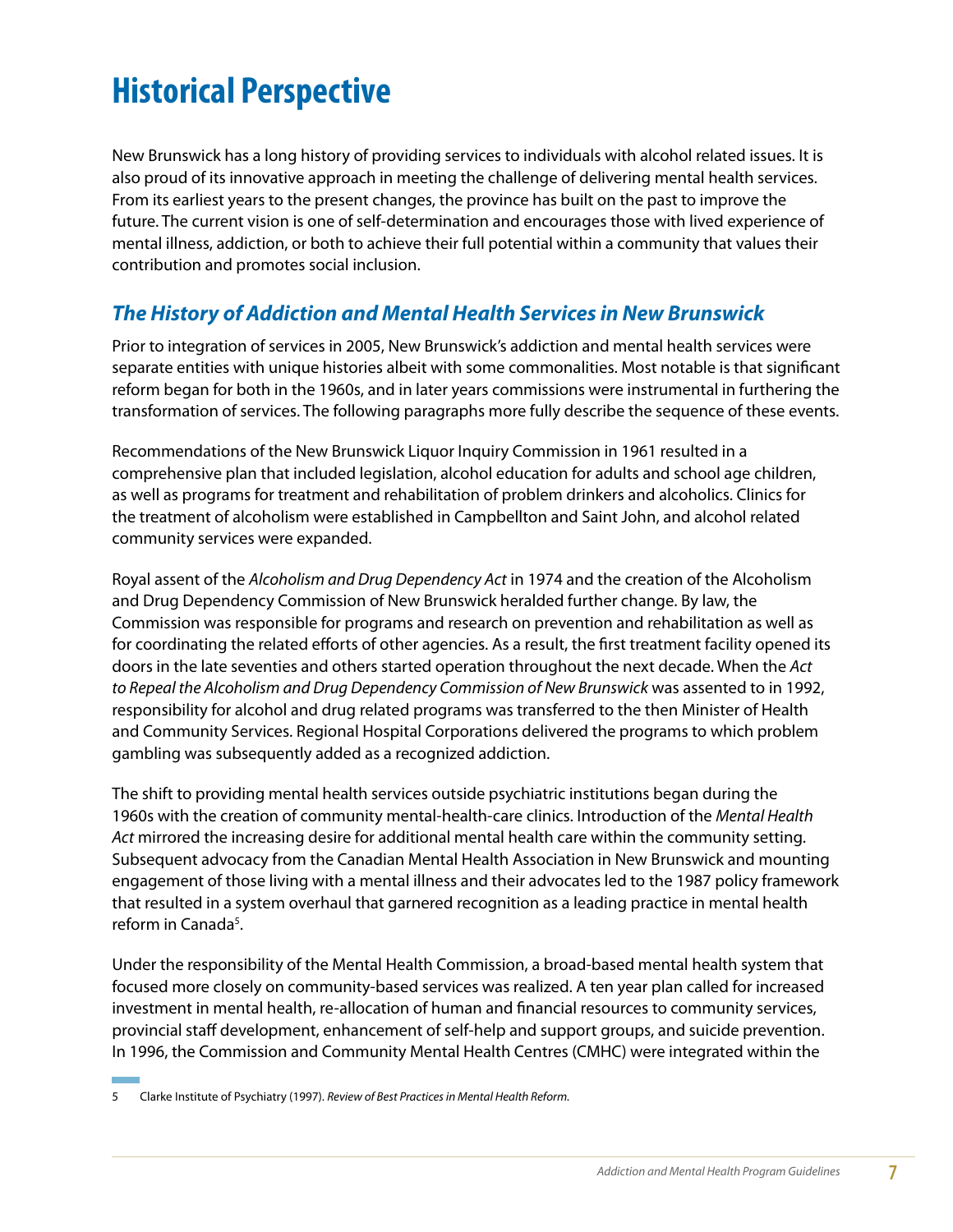former Department of Health and Community Services to become the Mental Health Services Division. The following year, the *Mental Health Services Act* further solidified mental health services within the community setting and ensured a balance of community and institutional services.

In 2005, it became feasible to implement an integrated treatment model for individuals with concurrent disorders of mental illness and dependency issues when Mental Health Services were transferred to the Regional Health Authorities and thus under the same jurisdiction as Addiction Services. Formalized through a protocol of collaboration, the two services were called upon to work together to: 1) establish regional committees that reported to the provincial Director of Addiction and Mental Health Services; 2) share training resources; and 3) participate in case planning to address both conditions in a collaborative manner regardless of the service entry point.

Further integration of addiction and mental health services is being realized through technology. Over a four year period ending in 2013, funding allocated for improving practices in Addiction Services has been used to carry out analysis and integration of Addiction Services into a common client information system. The use of the Client Service Delivery System (CSDS) will foster seamless care for clients with concurrent disorders and prevent unnecessary duplication of effort for providers.

The timeline diagram depicted in Figure 1 illustrates these key events. It also contains a few historical events that have contributed to the evolution of addiction and mental health services but are not described in the above paragraphs but found in *The Action Plan for Mental Health in New Brunswick 2011-18*<sup>6</sup> .



#### **Figure 1: Timeline of Addiction and Mental Health Services in NB**

6 Department of Health (2011). *The Action Plan for Mental Health in New Brunswick 2011-18.* Province of New Brunswick, Fredericton.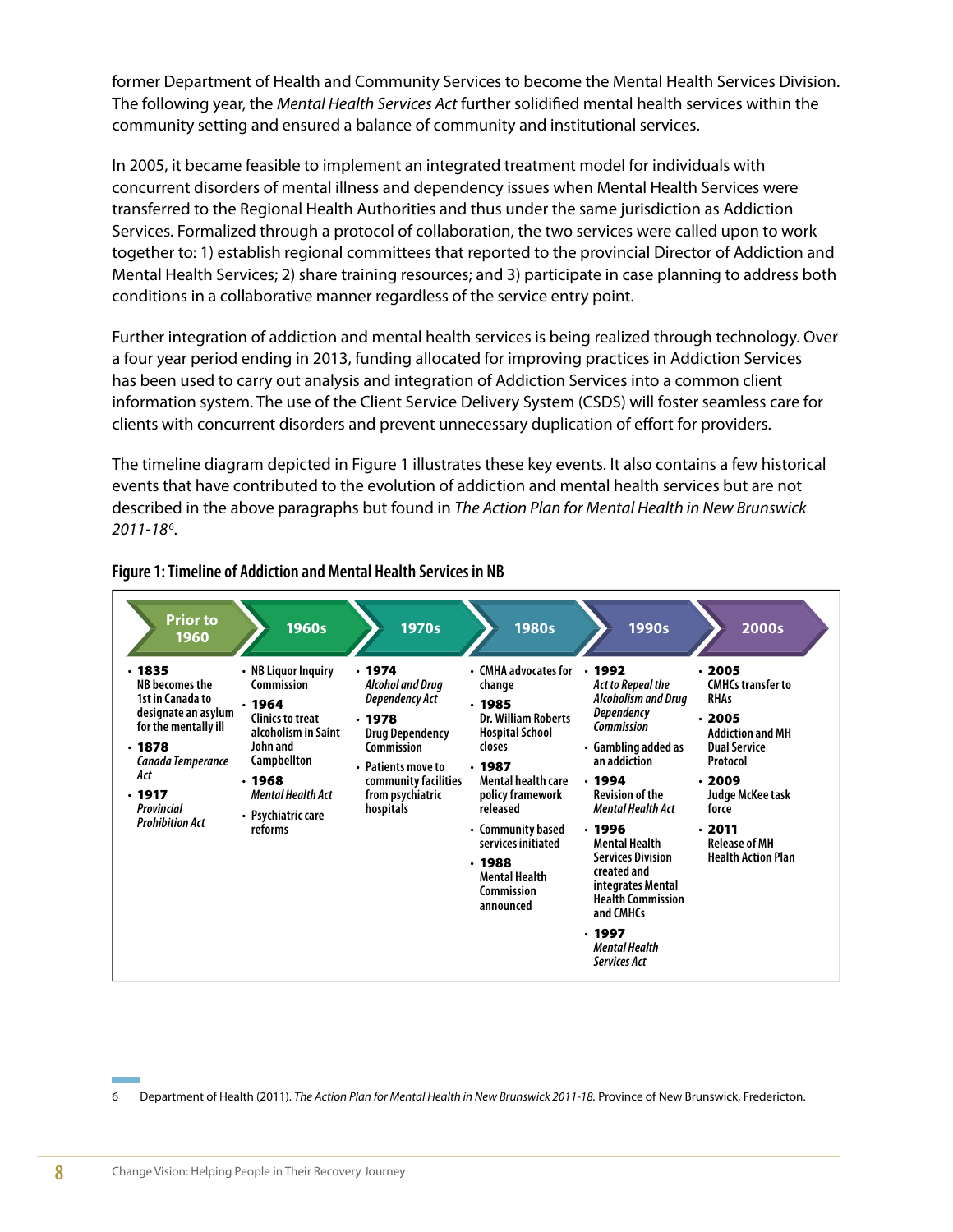## <span id="page-10-0"></span>**A Change in Vision**

Globally, there is growing awareness of addiction and mental health and its impact on individuals, families and communities. *The Action Plan for Mental Health in New Brunswick 2011-18* represents a new direction for a new millennium. It builds on the solid foundation of the past to design an integrated recovery-oriented system for the future. A system that will promote the mental health of all New Brunswickers and will provide services, interventions, and supports that respect the principles of recovery: hope, empowerment, self-determination and responsibility<sup>7</sup>.

Significant to transforming the system is the implementation of a recoveryoriented approach and collaborative practices between stakeholders. Such an approach includes but is not limited to addiction and mental health services, primary health care providers including family physicians, psychiatrists, and community organizations that offer family and social support.

*The recovery approach offers hope and the possibility of recovery; it supports families, and involves communities.*

### *The Recovery Approach*

Emerging as a central focus of reform, the recovery approach is fundamental to national strategies in several countries including Australia, New Zealand, the United Kingdom, the Netherlands, Spain, the United States, and more recently in Canada<sup>8</sup>. It is a shared concept that serves to unify mental health and addiction services<sup>9</sup>.

The growing bodies of experiential knowledge and research findings provide concrete evidence that a recovery approach contributes to significant positive clinical outcomes and improvement in overall function for persons with addiction, mental health problems and illness, or both. The recovery approach offers hope and the possibility of recovery; it supports families, and involves communities. In this context, "the concept of recovery refers to living a satisfying, hopeful, and contributing life, even when there are on-going limitations caused by mental health problems and illnesses"<sup>10</sup>. Assessment and intervention are focused on strengths, and foster hope as well as the development of new skills and knowledge. This approach encourages personal choice and promotes assuming control and maintaining responsibility for one's health to the extent one is able.

As with other areas of practice, recovery has its own use of language. Historically, terms such as "consumer", "clients", "service users" and "patients" have been used to refer to individuals who are accessing addiction and mental health services. More reflective of the humanistic language of a recovery approach are words such as "person", "individual", "people with lived experience" and "people accessing mental health services"<sup>11</sup>. Furthermore, terms such as "support people", "support networks" and "significant others" recognize the multiple relationships that are significant to people.

<sup>7</sup> Mental Health Commission of Canada (2012). Changing Directions, Changing Lives: The Mental Health Strategy for Canada. Calgary, AB: Author. Page 16<http://strategy.mentalhealthcommission.ca/pdf/strategy-images-en.pdf>

<sup>8</sup> Piat, M and Polvere, L. (date not stated). *Recovery-Oriented Mental Health Policies: Implications for Transformative Change in Five Nations*  Chapter 6

<sup>9</sup> Davidson, L. & White, W. (2007). *The Concept of Recovery as an Organizing Principle for Integrating Mental Health and Addiction Services.*  Journal of Behavioral Health Services and Research. 34:2

<sup>10</sup> Mental Health Commission of Canada (2012). Changing Directions, Changing Lives: The Mental Health Strategy for Canada. Calgary, AB: Author. page 12

<sup>11</sup> Department of Health (2011). *Framework for recovery-oriented practice:* State of Victoria, Melbourne, Australia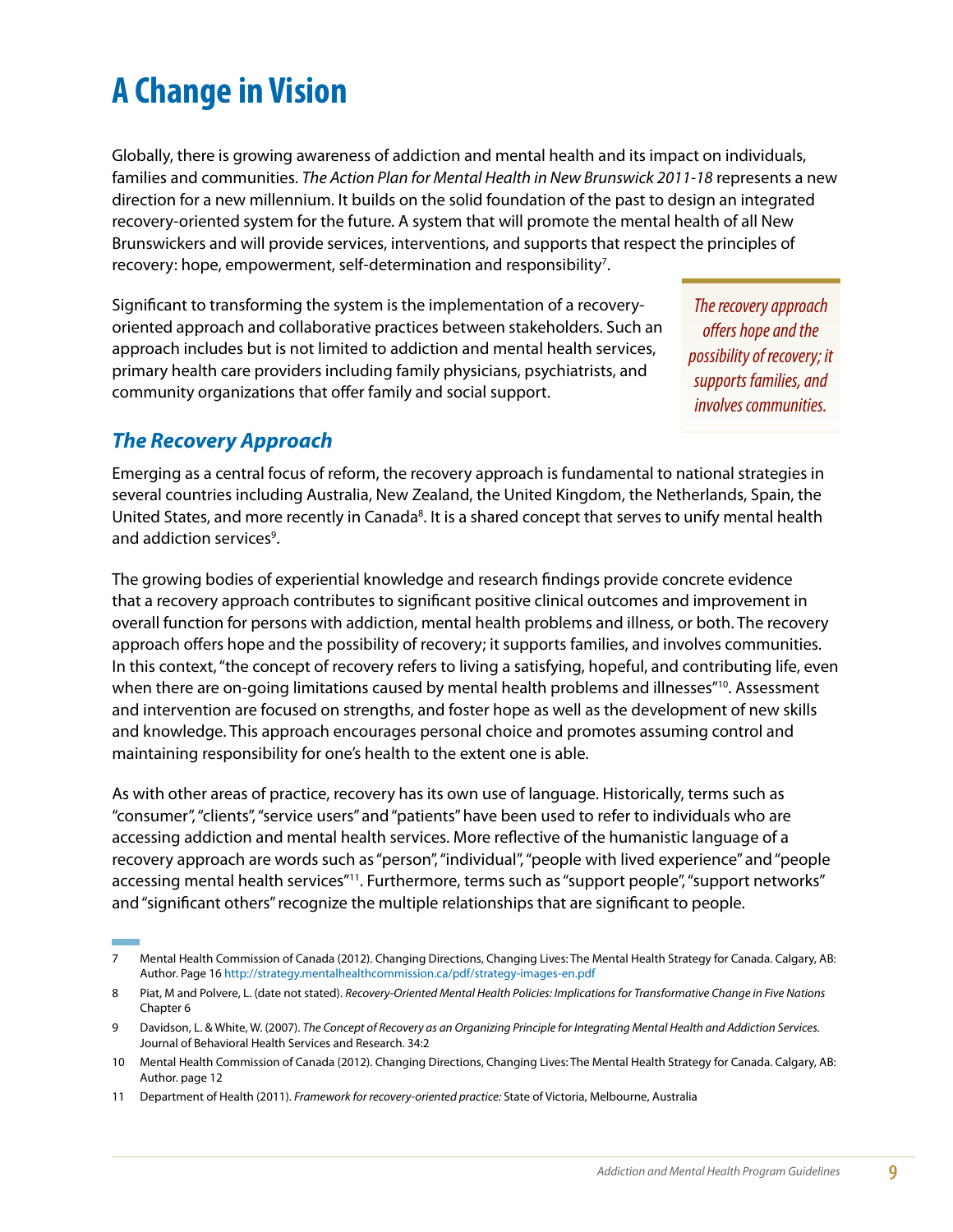### <span id="page-11-0"></span>*The Roots of Recovery*

Exploring the roots of recovery and how recovery is perceived across sectors help us to understand each other's frame of reference. Common ground and understanding are critical to the success of a recovery-oriented approach across the addiction and mental health system.

The self-help concept of recovery is well known within the addiction community and spans more than half a century. Being "in recovery" continues to be associated with achieving and maintaining sobriety, making amends, and reclaiming one's life<sup>12</sup>. More recently, emphasis has been placed on continuity of care over time rather than episodic treatment and services during relapse13. Furthermore, before recovery can be fully effective and sustained, it is necessary to increase one's "recovery capital", recognized as being the tangible and social-emotional resources that permit the person to undertake the journey of recovery.

A second variation of recovery is the self-help, self-advocacy recovery model seen in mental health. Rooted in civil rights<sup>14</sup>, it began in response to societal prejudice and stigmatization of individuals with mental illness and their desire to reclaim their rights as full and contributing members of society. As personal stories of what recovery looks and feels like from the inside became visible<sup>15</sup>, an understanding of recovery emerged with an emphasis on the centrality of hope, identity, meaning and personal responsibility.

Another concept of recovery is the one seen within psychiatric rehabilitation<sup>16</sup> where recovery refers primarily to improving and maintaining functional ability in life activities. In this context, it moves away from the traditional medical meaning of recovery that refers to the alleviation of symptoms and cure to a broader meaning that encompasses the concept of recovery *in* illness as opposed to recovery *from* illness<sup>17</sup>.

In the context of a recovery-oriented approach, recovery retains elements from each of the above concepts. Its evolution has been gradual and continues. In the Canadian strategy document *Changing Directions, Changing Lives*18, the definition has been expanded to include the concept of well-being and has been adapted to include the stages of life. With these changes, the principles of recovery apply to all individuals no matter the person's age, gender, sexual orientation, ethnicity, culture, level of sobriety, or mental health. "Recovery is understood to refer to a unique personal experience, process or journey that is defined and led by each person in relation to their well-being. While

18 Mental Health Commission of Canada (2012). Changing Directions, Changing Lives: The Mental Health Strategy for Canada. Calgary, AB: Author. page 12

<sup>12</sup> Tondora, Heerema, Delphin, Andres-Hyman, O'Connell & Davidson (2008). *Practice Guidelines for Recovery-Oriented Care for Mental Health and Substance Use Conditions.* Hartford, CT: Connecticut Department of Mental Health and Addiction Services, 13-14. <http://www.ct.gov/dmhas/lib/dmhas/recovery/practiceguidelines2.pdf>

<sup>13</sup> *Ibid,* page 15

<sup>14</sup> *Ibid.* page 18

<sup>15</sup> Slade, M. (2010) *Mental illness and well-being: the central importance of positive psychology and recovery approaches:* BMC Health Services Research 10:26 [http:www.biomedcentral.com/ 1472-6963/10/26](file:///U:\A MENTAL HEALTH). Accessed February 20, 2012

<sup>16</sup> Jacobson, N. & Curtis, L. (2000). *Recovery as Policy in Mental Health Services: Strategies Emerging from the States.* Psychosocial Rehabilitation Journal. Spring

<sup>17</sup> Tondora, Heerema, Delphin, Andres-Hyman, O'Connell & Davidson (2008). *Practice Guidelines for Recovery-Oriented Care for Mental Health and Substance Use Conditions.* Hartford, CT: Connecticut Department of Mental Health and Addiction Services.19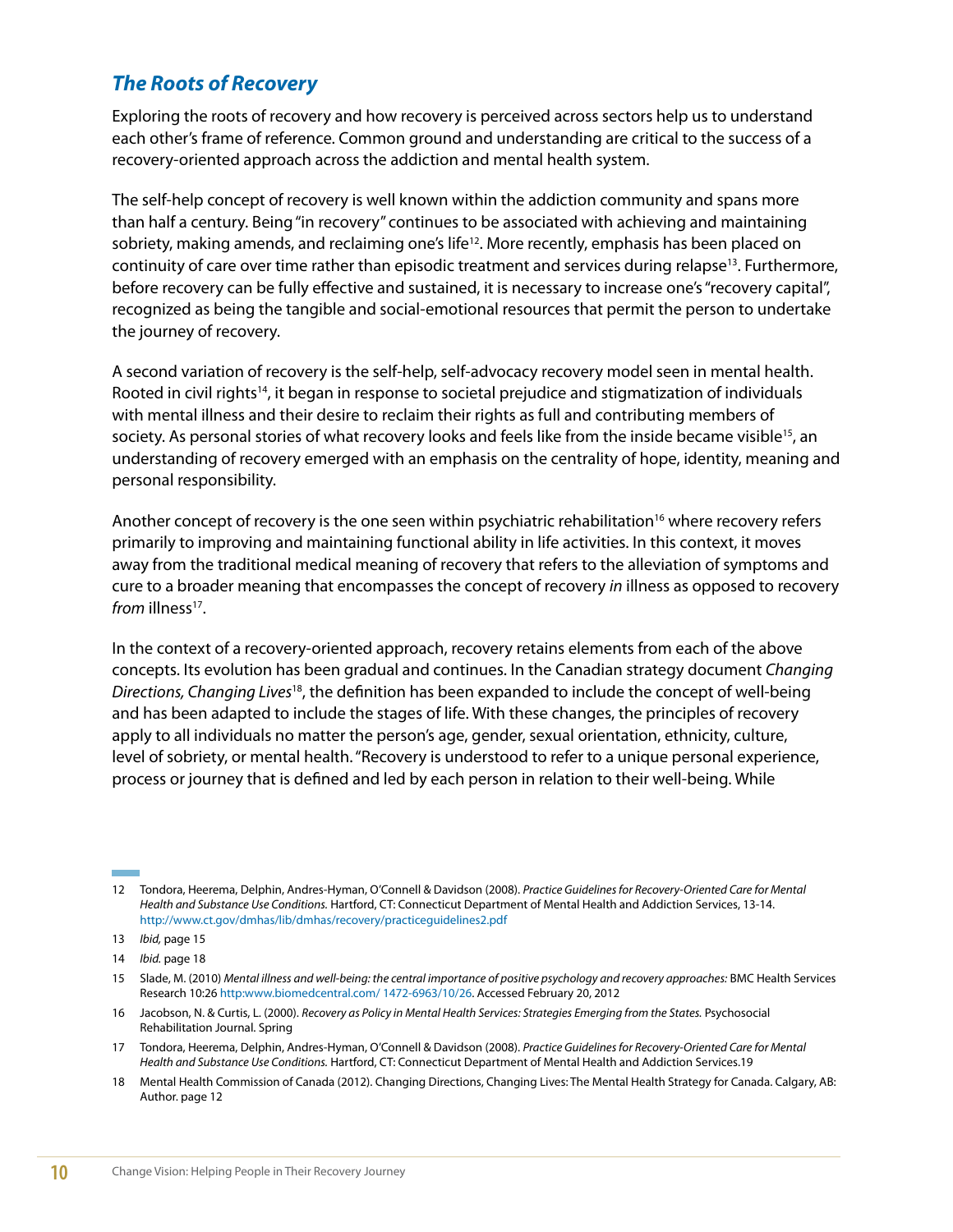<span id="page-12-0"></span>recovery is owned by and unique to each individual, mental health services have a role in creating an environment that supports, and does not interfere with people's recovery efforts"19.

### *Recovery and the Health-Care System*

Distinguishing between recovery and recovery-oriented care brings clarity to the roles of those who practice within the health-care system. The first refers to what the person with a mental health or substance use issue does to claim or reclaim his or her life. The second is what practitioners, clinicians, and counselors offer in support of the person's recovery journey. A recovery-oriented approach encompasses both aspects.

A critical feature of the recovery approach is the *"primacy it places on the participation of people in recovery and their loved ones in all aspects and phases of the care delivery process"*20. Recovering individuals are understood to be the experts in the management of their own recovery journey.

Treatment encourages options that work best for the specific individual, that foster hope and result in a greater quality of life. Such an approach is seen as a shift in clinical practice to more closely resemble that of other specialties. What the recovering person needs most is "…information about the nature of his or her difficulties, education about the range of effective interventions available to overcome or compensate for these difficulties, access to opportunities to utilize these interventions in regaining functioning, and supports required in order to be successful in doing so<sup>"21</sup>.

Essential is a system that recognizes the person at its centre, is flexible and able to integrate a full scope of services, and recognizes that success is possible only through the collaborative efforts of individuals, their families and natural supporters, providers, communities and government. Transforming a system requires changing its fundamental values and structure. Within recovery, it means not only restoring a person's mental health but "addressing the structural and systemic barriers to the full inclusion of individuals with psychiatric disabilities"<sup>22</sup>. It demands courage, persistence, and conviction.

The Collaborative Model of Response<sup>23</sup> (Figure 2) depicts a transformed integrated comprehensive system for New Brunswick that provides a full scope of services for individuals at various times in their recovery journey. Recovery is inherent to each level and offers hope, respect, and acceptance. In keeping with the premise that addiction and mental health is everyone's responsibility, the multilevel model depicts an approach that involves individuals, natural supports, community, providers and government. Furthermore, the model integrates partnerships, sector collaboration, community mobilization strategies, service specialization and promotion of mental health at each level.

<sup>19</sup> Department of Health (2011). *Framework for recovery-oriented practice:* State of Victoria, Melbourne, Australia. page1 [http://docs.health.vic.gov.au/docs/doc/0D4B06DF135B90E0CA2578E900256566/\\$FILE/framework-recovery-oriented-practice.pdf](http://docs.health.vic.gov.au/docs/doc/0D4B06DF135B90E0CA2578E900256566/$FILE/framework-recovery-oriented-practice.pdf)

<sup>20</sup> Tondora, Heerema, Delphin, Andres-Hyman, O'Connell & Davidson (2008). *Practice Guidelines for Recovery-Oriented Care for Mental Health and Substance Use Conditions.* Hartford, CT: Connecticut Department of Mental Health and Addiction Services, page 8

<sup>21</sup> *Ibid,* pages 22-23

<sup>22</sup> Piat, M and Polvere, L.(not stated) *Recovery-Oriented Mental Health Policies: Implications for Transformative Change in Five Nations*. Chapter 6. 7

<sup>23</sup> Department of Health (2011). *The Action Plan for Mental Health in New Brunswick 2011-18.* Province of New Brunswick, Fredericton. page 10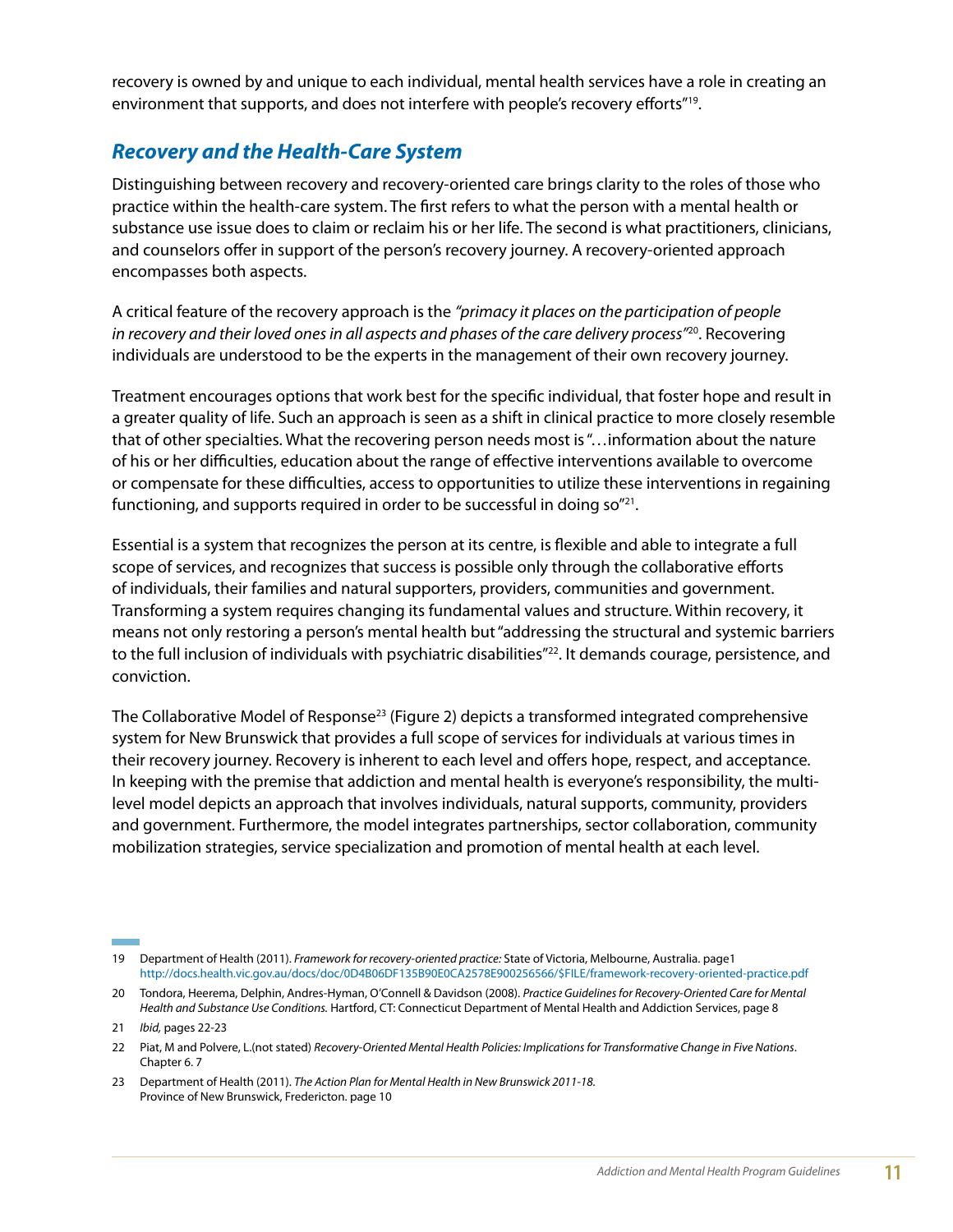The Collaborative Model of Response addresses mental disorders and substance use issues as chronic illnesses. This is in keeping with a recovery approach that applies to all individuals with lived experience of addiction or mental health issues or both, whether experiencing a life challenge, an acute illness or living with a chronic condition. It co-exists and is complementary to approaches and models that share similar values and goals, such as primary health care models, that create practical, supportive, evidence-based interactions between an informed, activated person and a prepared, proactive practice or intervention team.



#### **Figure 2: The Collaborative Model of Response**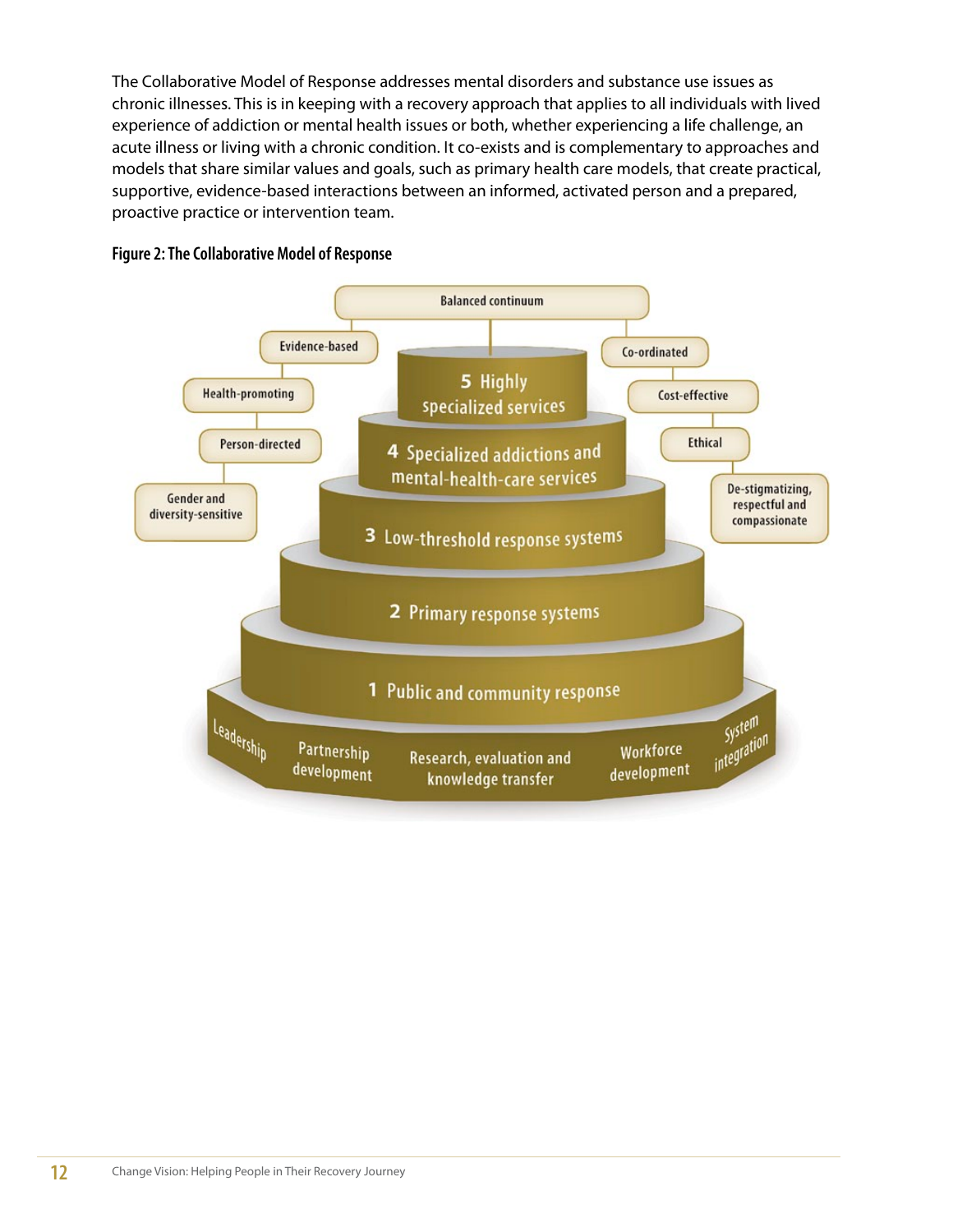## <span id="page-14-0"></span>**Conceptual Framework**

The conceptual framework is one of an organization that promotes an environment which fosters respect, hope, and opportunity. The framework is expected to maximize addiction and mental health programs in a manner that meets the recovering person's needs and supports their goals, involves family and natural supports, and respects the tenets of the recovery approach.

In keeping with the philosophical underpinnings of the recovery approach, the *Helping People in Their Recovery Journey Framework* (Figure 3) places the person with lived experience at the centre of all services and programs. The central circle is situated within a larger circle representing the family and natural supports and the fundamental relationships that are included when working with persons of lived experience.



#### **Figure 3: Model of Conceptual Framework**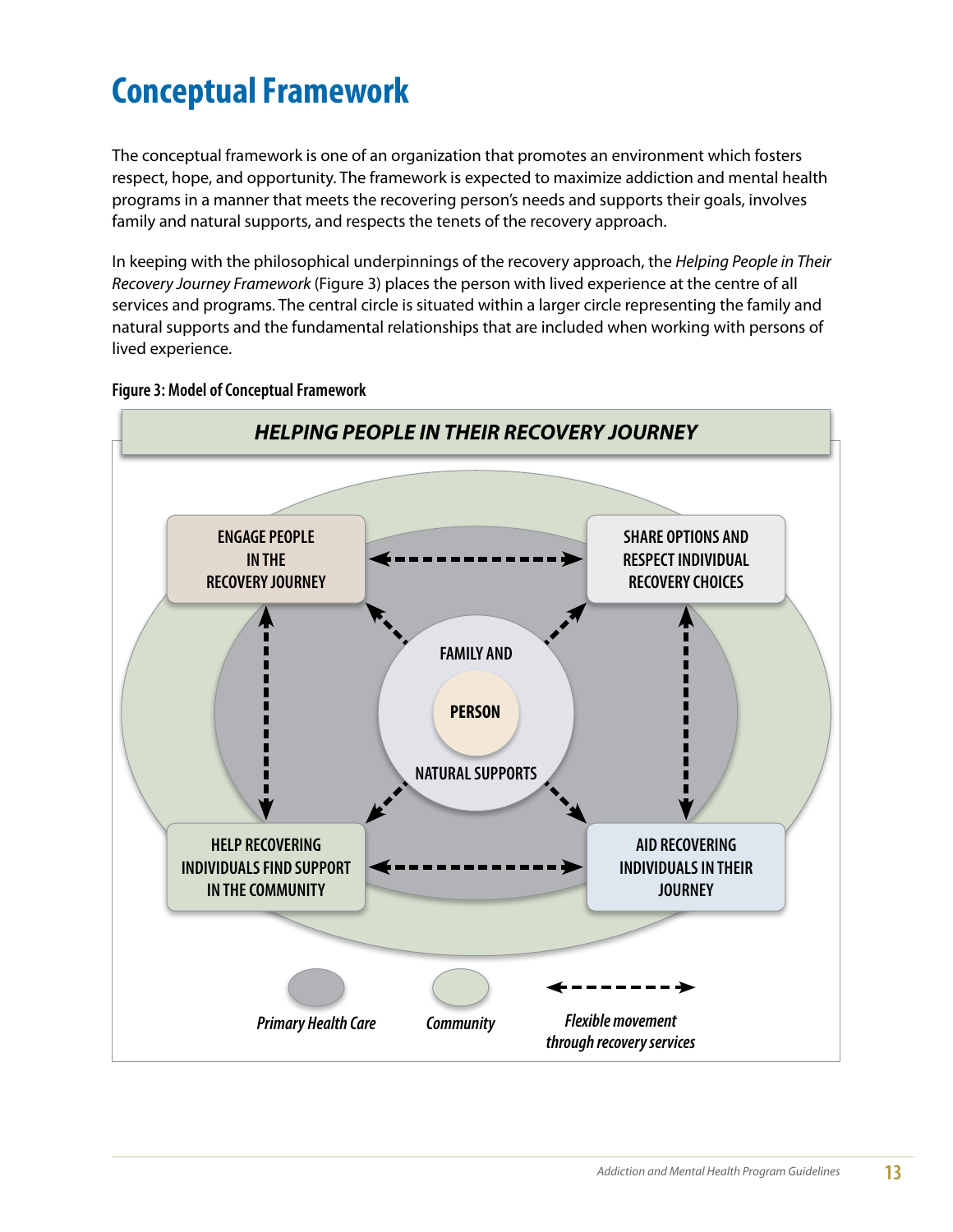The conceptual framework then depicts the key roles of providers. As 'coaches' or 'partners' on a recovery journey they:

- 1. *Engage People in the Recovery Journey*
- 2. *Share Options and Respect Individual Recovery Choices*
- 3. *Aid Recovering Individuals in Their Journey*
- 4. *Help Recovering Individuals Find Support in the Community*

Dashed arrows are present to indicate fluidity of the person's movement through internal addiction and mental health process pathways. They also infer individualization of services and provide links to each of the headings of the model.

Implicit to the model is that processes exist for each of the four key role headings. It also implies that providers are undertaking the activities needed to support the individual's recovery direction. Providers develop helping relationships, provide options based on clinical assessments, give professional advice, and support the individual's choices.

Included in the model and situated in the immediate background is primary health care. "Primary health care refers to an approach to health and a spectrum of services beyond the traditional health care system. It includes all services that play a part in health, such as income, housing, education, and environment. Primary care is the element within primary health care that focuses on health care services, including health promotion, illness and injury prevention, and the diagnosis and treatment of illness and injury"<sup>24</sup>. Primary health care providers play a significant role in addressing the health needs of individuals with addiction and mental health issues.

Although collaboration with all service providers is valued, there is recognition that primary care has a privileged relationship throughout the service continuum of addiction and mental health. Primary care practitioners are frequently the first to be consulted when a person becomes aware that he or she is experiencing problems with addiction, mental health, or both. Physical health and mental health are intricately woven and monitoring an individual's overall health is an important aspect of recovery and continuity of care. Within this conceptual framework, ongoing consultation and collaboration as well as the exploration of new ways of working together with primary care practitioners is expected.

The outer band of the oval represents the broader community. Community-based workers, organizations, and agencies provide complementary services to those offered by addiction and mental health services. In addition, social clubs, support groups, and informal gatherings provide numerous benefits for the individual with lived experience and his or her natural supports.

24 Health Canada <http://www.hc-sc.gc.ca/hcs-sss/prim/index-eng.php>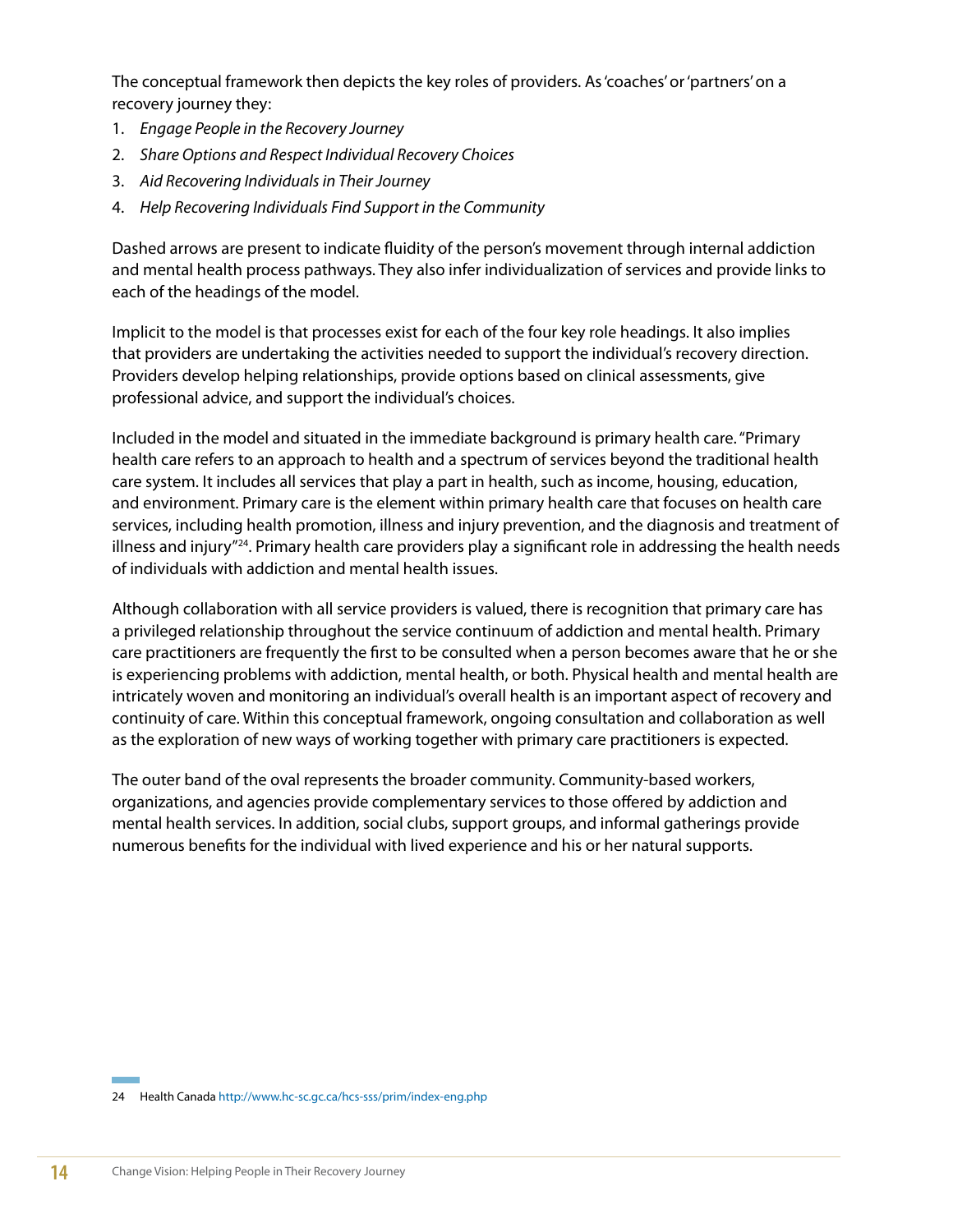## <span id="page-16-0"></span>**Values, Principles, and Domains**

Stakeholders are committed to working in collaboration to facilitate the system-wide reorientation to a recovery-oriented approach. Such an approach has as its basic premise that it will "promote hope, self-determination, and opportunities<sup>"25</sup> for individuals who are subject to addiction or mental health issues, or both. It is assumed that providers will develop new knowledge and skills to work in meaningful partnership with individuals with lived experience. Stakeholders will promote and respect the recovery journey while fostering a positive relationship with the health system.

#### *Essential Values and Principles*

A number of values have been identified within recovery literature. The following four stand out as paramount in supporting a recovery approach<sup>26</sup> and should be inherent in the conceptualization of addiction and mental health programs and services. They are briefly summarized as:

- 1. *Person orientation:* the person is viewed not as a "case" with symptoms of illness but as an individual with positive attributes and challenges.
- 2. *Person involvement:* individuals participating in the programs have a right to full partnership in all aspects of their recovery including meaningful participation in service development and evaluation.
- 3. *Self-determination and choice:* individuals have the right to make their own decisions in all aspects of their personal recovery process.
- 4. *Growth potential:* a person has the innate potential to recover which implies a commitment from the person with lived experience and their support network to maintain hopefulness.

Guiding principles have been updated by the Substance Abuse and Mental Health Services Administration (SAMHSA) in the United States. Listed below and described in **Appendix A**, these represent well-recognized work in the area of recovery principles $27$ :

- 1. *Recovery emerges from hope*
- 2. *Recovery is person driven*
- 3. *Recovery occurs via many pathways*
- 4. *Recovery is holistic*
- 5. *Recovery is supported by peers and allies*
- 6. *Recovery is supported through relationships and social networks*
- 7. *Recovery is culturally-based and influenced*
- 8. *Recovery is supported by addressing trauma*
- 9. *Recovery involves individual, family and community strengths and responsibility*
- 10. *Recovery is based on respect*

<sup>25</sup> Sainsbury Centre for Mental Health. Position Paper: Implementing Recovery a new framework for organisational change. London. [http://www.centreformentalhealth.org.uk/pdfs/implementing\\_recovery\\_paper.pdf](http://www.centreformentalhealth.org.uk/pdfs/implementing_recovery_paper.pdf)

<sup>26</sup> Farkas, M., Gagne, C., Anthony, W. & Chamberlin, J. (2005). *Implementing Recovery Oriented Evidence Based Programs: Identifying the Critical Dimensions.* Community Mental Health Journal. Vol. 41, No. 2, 144-147.

<sup>27</sup> Paolo del Vecchio, 23 March 2012, SAMHSA's Working Definition of Recovery Updated; [Recovery Support Strategic Initiative](http://www.samhsa.gov/recovery/), accessed August 20, 2012<http://blog.samhsa.gov/2012/03/23/defintion-of-recovery-updated/>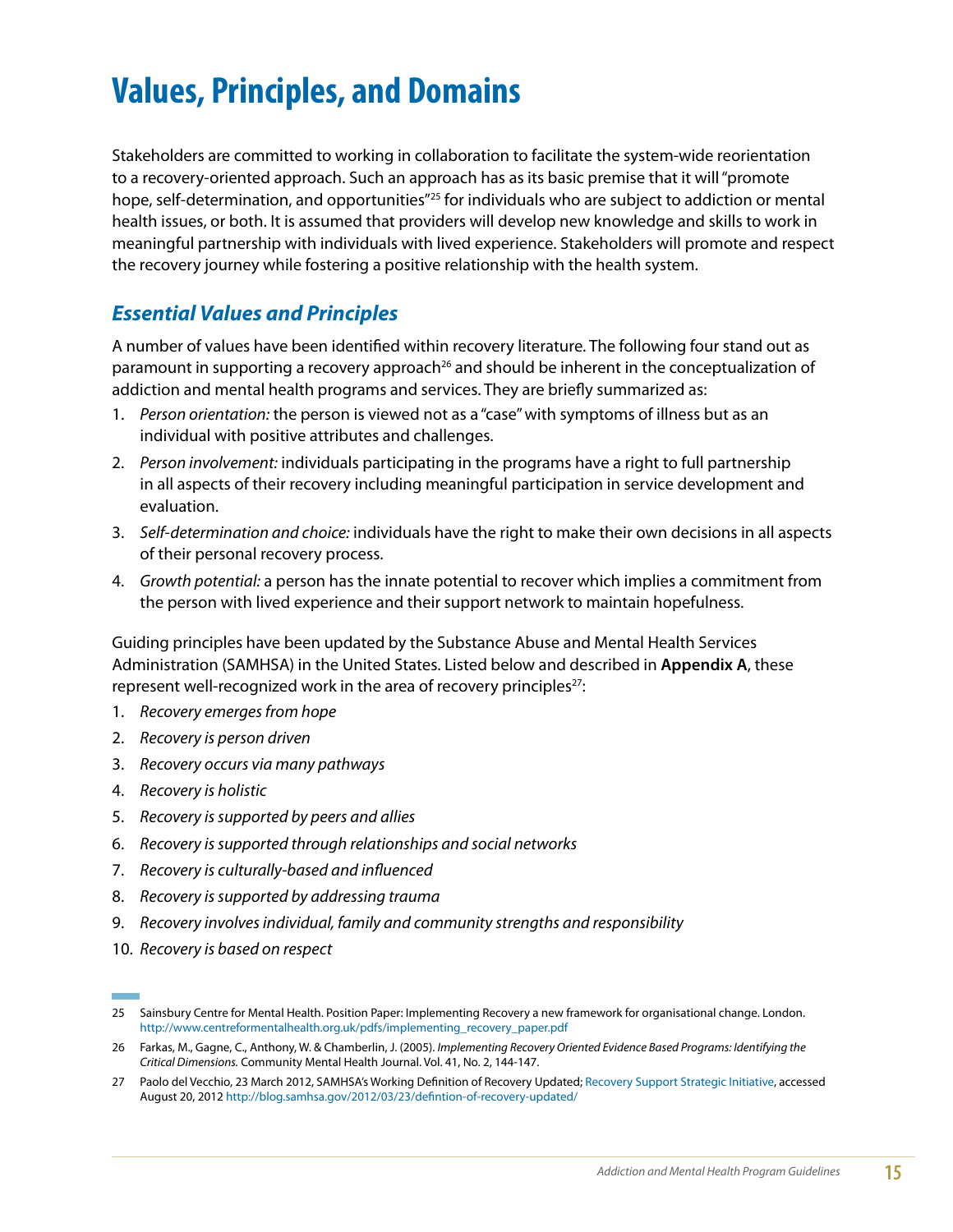### <span id="page-17-0"></span>*Critical Domains*

Four major domains supporting addiction and mental health services in New Brunswick have been identified by stakeholders as being critical to a recovery approach. It is expected that with the passage of time, experience will deepen the understanding of this approach and periodic refinement of the domains will be necessary.

#### Domain 1: Recovery-oriented services are centered on the individual

This first domain recognizes that persons with lived experience are at the centre of all addiction and mental health services, and emphasis in on personal strengths and goals as well as challenges, choices and the ability to self-manage. It honors basic human rights: cultural, sexual, and spiritual. It believes in client potential, instills hope, and focuses on the unique needs, values, strengths, and preferences of individuals. It acknowledges self-determination and the desire to live a meaningful life. It also

*Persons with lived experience are at the centre of all addiction and mental health services.*

acknowledges that individuals know themselves and are the most familiar with the services they receive or have received in the past. It further acknowledges that they are in the best position to know what is helpful and what will help them succeed. Their expertise and participation is critical when their care is discussed and treatment options planned. The voice of persons with lived experience is pertinent in discussions related to the service delivery system.

Elements of this domain are characterized by:

- Relationships that honour the individual's basic human rights.
- Interactions that are respectful, honest, and maintain the individual's sense of dignity.
- Recognition of the individual's right of autonomy and self-management.
- Freedom from coercive practices.
- Approaches that focus on the individual's strengths.
- Holistic approaches that support the individual's needs and goals.
- Environments that foster trust, engagement and participation in all aspects of care.
- Support to make real choices that are relevant to personal goals.
- Support for individuals to take positive risks that foster positive self-perception.
- Involvement of peers in support of recovery.
- Participation of individuals in the development of programs and services.

#### Domain 2: Recovery Involves Family and Natural Supports

This domain recognizes the contribution of family and natural supports in helping the individual with lived experience to meet personal needs and achieve his or her recovery goals. It also recognized that many people have key supporters that are not family. It acknowledges that families and natural supports foster hope, belonging, and self-worth, and provide opportunities for meaningful relationships and activities. Furthermore, families and natural supports encourage and facilitate contact with the broader society. It acknowledges that when relationships are positive, "home" can be a stable and safe place to live. Family or other supporters are encouraged to take an active part in planning care as their intimate knowledge of the individual provides an additional perspective when discussing client service options. Families and natural supporters make a significant contribution to the development and design of programs and services.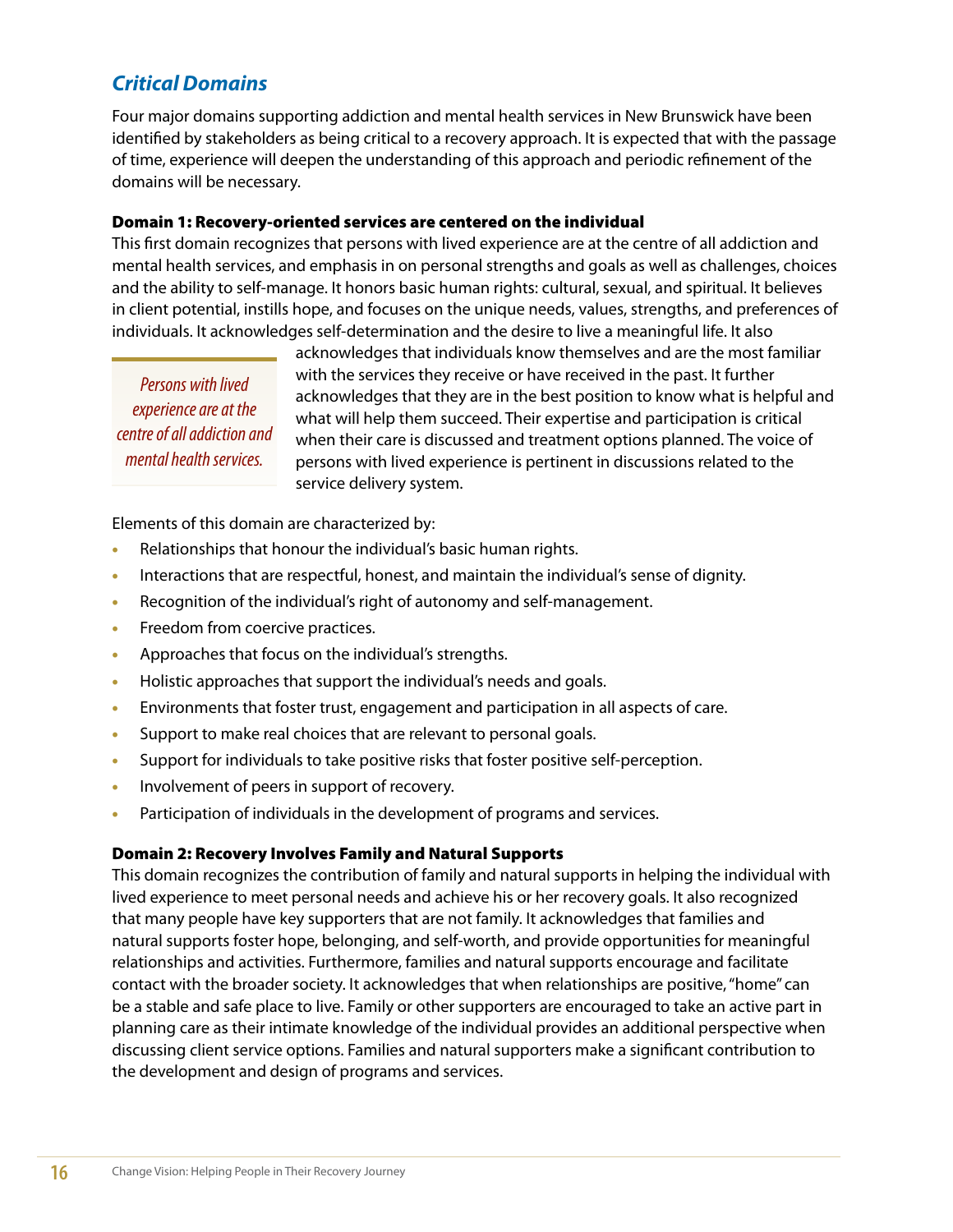<span id="page-18-0"></span>Elements of this domain are characterized by:

- Respectful interactions between service providers, family and natural supports.
- A desire to support the individual in recovery.
- Active participation of family and natural supports
- Information that is mutually shared.
- Clear communication with verification that all concerned have the same understanding of the issues.
- Supports for family and significant others.

#### Domain 3: Recovery Involves Linking with the Community

This domain relates to the social and community life of individuals. It acknowledges that individuals with addiction or mental health issues contribute to society in meaningful ways. It also recognizes that recovery goes beyond the health system and appreciates the role of community in supporting the housing, education, and employment needs of individuals in their recovery journey. Communities also promote a sense of accomplishment and self-worth, contribute to a feeling of belonging, and support social inclusion through natural affiliations found in community settings. It is also known that social stigma associated with addiction issues and mental health continues to exist and that individuals with lived experience are often marginalized in society. Elements of this domain are characterized by:

- Access to community-based services including housing, education, training, and employment opportunities.
- Re-integration within social community; creation of new positive social supports.
- Strengthening of existing relationships with community providers, organizations and agencies.
- Engagement of individuals in community activities that reflect their values and interests and foster linkages with their cultural community.
- Participation in activities that reduce stigma and increase opportunities for acceptance and integration of individuals in mainstream community groups.

#### Domain 4: Recovery Is Supported by Strong Leadership and Effective Practices

This domain recognizes that leadership is a key factor in successfully reorienting practices to a

recovery approach and should be informed by direct input from recovering persons at all levels. This will require a fundamental paradigm shift in how addiction and mental health services are provided in New Brunswick. It will involve a strong commitment from leaders across sectors to garner support in moving forward. Effective practices are those that promote recovery, are culturally sensitive, and are the least intrusive<sup>28</sup>. Services are provided at the right time, in the right place, by the right provider and with the right resources.

*Leadership is a key factor in successfully reorienting practices to a recovery approach.*

Elements of this domain are characterized by:

- A culture of trust for individuals, staff and stakeholders.
- The creation of an infrastructure to support a recovery approach.
- Involvement of people at all levels in workplace cultural and organizational change.
- Commitment to processes and practices that promote recovery and are easily navigated.
- Services that are seamless, accessible, responsive to persons' needs, and provide continuity of care.

28 Mental Health Services Act (1997). Province of New Brunswick. Fredericton<http://laws.gnb.ca/en/showdoc/cs/M-10.2>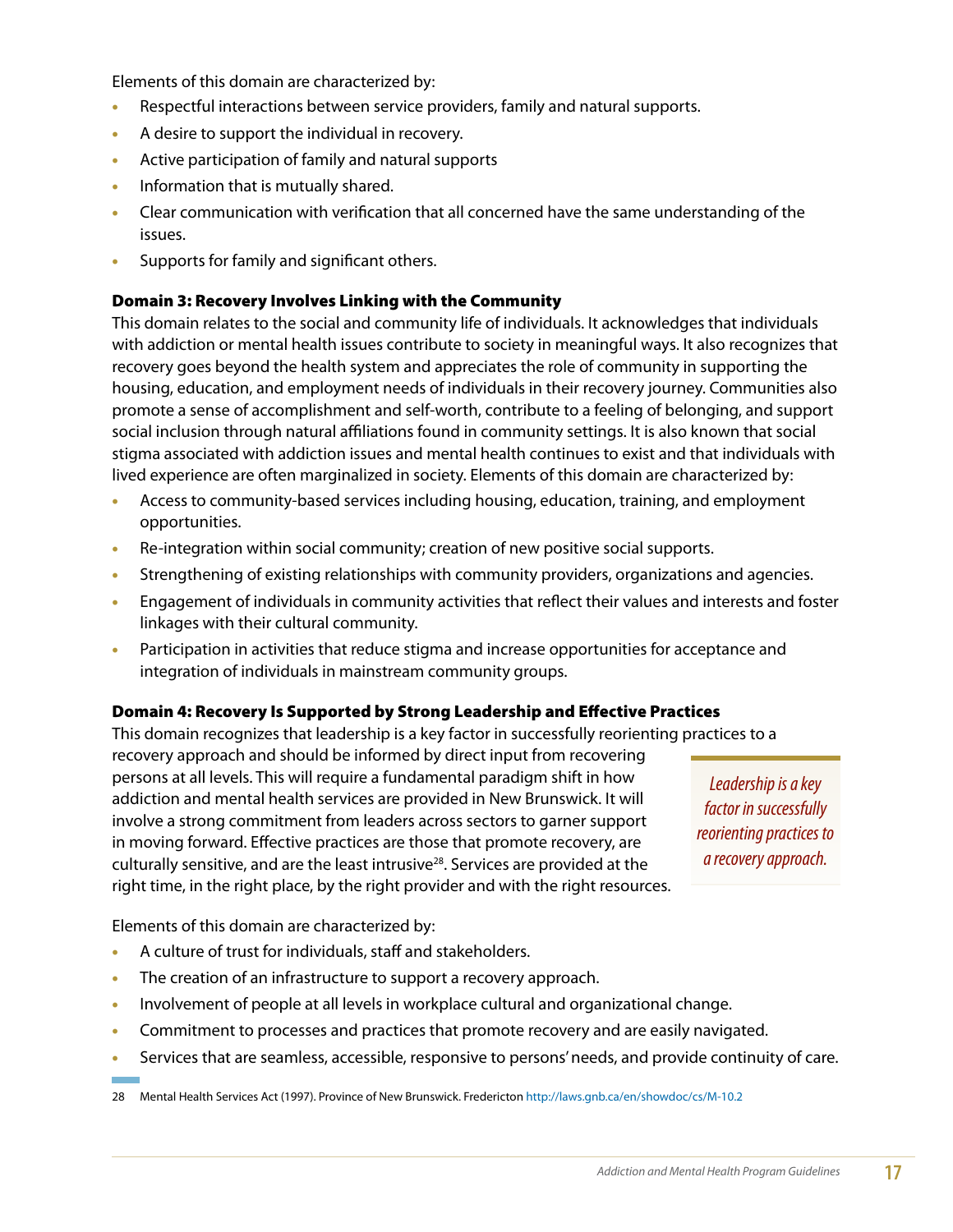- <span id="page-19-0"></span>• Tangible support to government and community-based services and programs that reduce poverty, homelessness, and foster education.
- New partnerships and strengthened relationships with government departments, community providers, organizations and agencies.
- Evaluation of recovery-based practices and monitoring of recovery outcomes.
- The celebration of successes.

## **Recovery-oriented Services in New Brunswick**

The conceptual framework *Helping People in Their Recovery Journey* provides the philosophical underpinnings for addiction and mental health programs. Central to all activity is the presence of the individual and his or her family and natural supports. The Addiction and Mental Health Service Delivery diagram (Figure 4) depicts the process or pathways each person undertakes when requesting and receiving services. Stated prominently at the top of the diagram is the primary goal of recovery and the four domains chosen for New Brunswick; these words serve as a constant reminder of the way "we do our business".

Rectangles labeled "Access", "Support and Stabilization", and "Specialized Intervention" represent the principal areas of work activity. The last two are stacked suggesting intervention options and respecting the non-linear nature of the recovery journey. Their respective elements are included directly below. The dashed arrows signify flexibility of movement within a step-up, step-down approach which is tailored to the person's needs and goals. The Interdisciplinary Program Team and the support teams are depicted at the centre of activity and intervention and touch each of the available service options. The conceptual framework is superimposed on all activities and interventions that providers undertake in partnership with the individual to support the person's unique recovery journey.

Primary health care is situated in the immediate background of the principal work activity areas. This denotes the role played by primary care practitioners in supporting and caring for individuals with issues of addiction or mental health across the entire spectrum of care. It also conveys the regular consultation that occurs on behalf of the individual receiving services.

The last rectangle in the diagram references continuity of care and transition to the community where the individual lives, works, and recovers. Transitions may occur throughout the process as suggested by the downward arrows from the screening and assessment process, and from activities and interventions.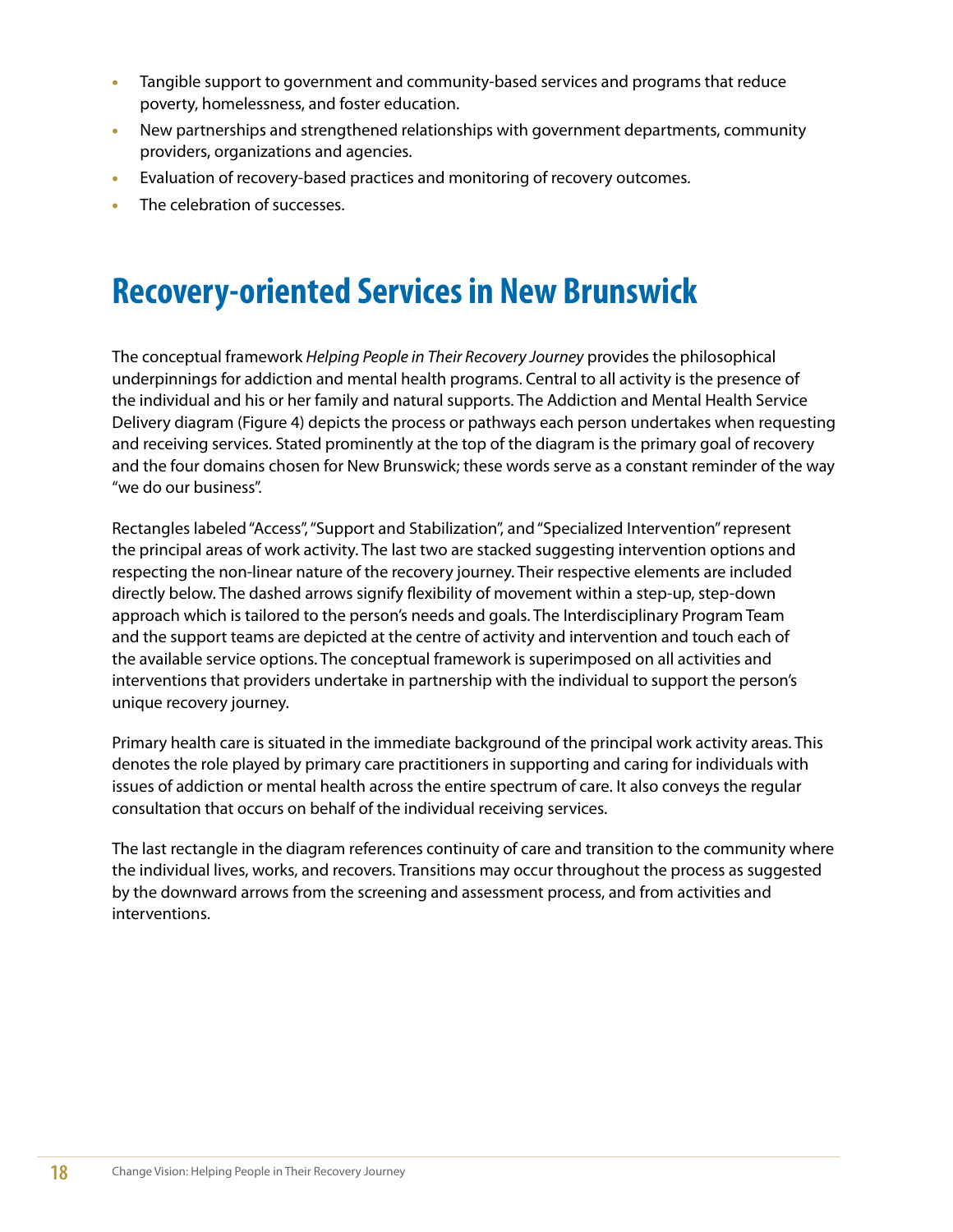<span id="page-20-0"></span>**Figure 4: Addiction and Mental Health Service Delivery**



### *Access*

*Engage People in the Recovery Journey*

The access phase initiates the service delivery process for addiction and mental health. It unfolds as a request for service followed by screening and assessment. It begins engagement into services which involves "making contact with the person rather than with the diagnosis, building trust over time, attending to the person's stated needs and, directly or indirectly, providing a range of services in addition to clinical care"29.

<sup>29</sup> Tondora, Heerema, Delphin, Andres-Hyman, O'Connell & Davidson (2008). *Practice Guidelines for Recovery-Oriented Care for Mental Health and Substance Use Conditions.* Hartford, CT: Connecticut Department of Mental Health and Addiction Services. Page 43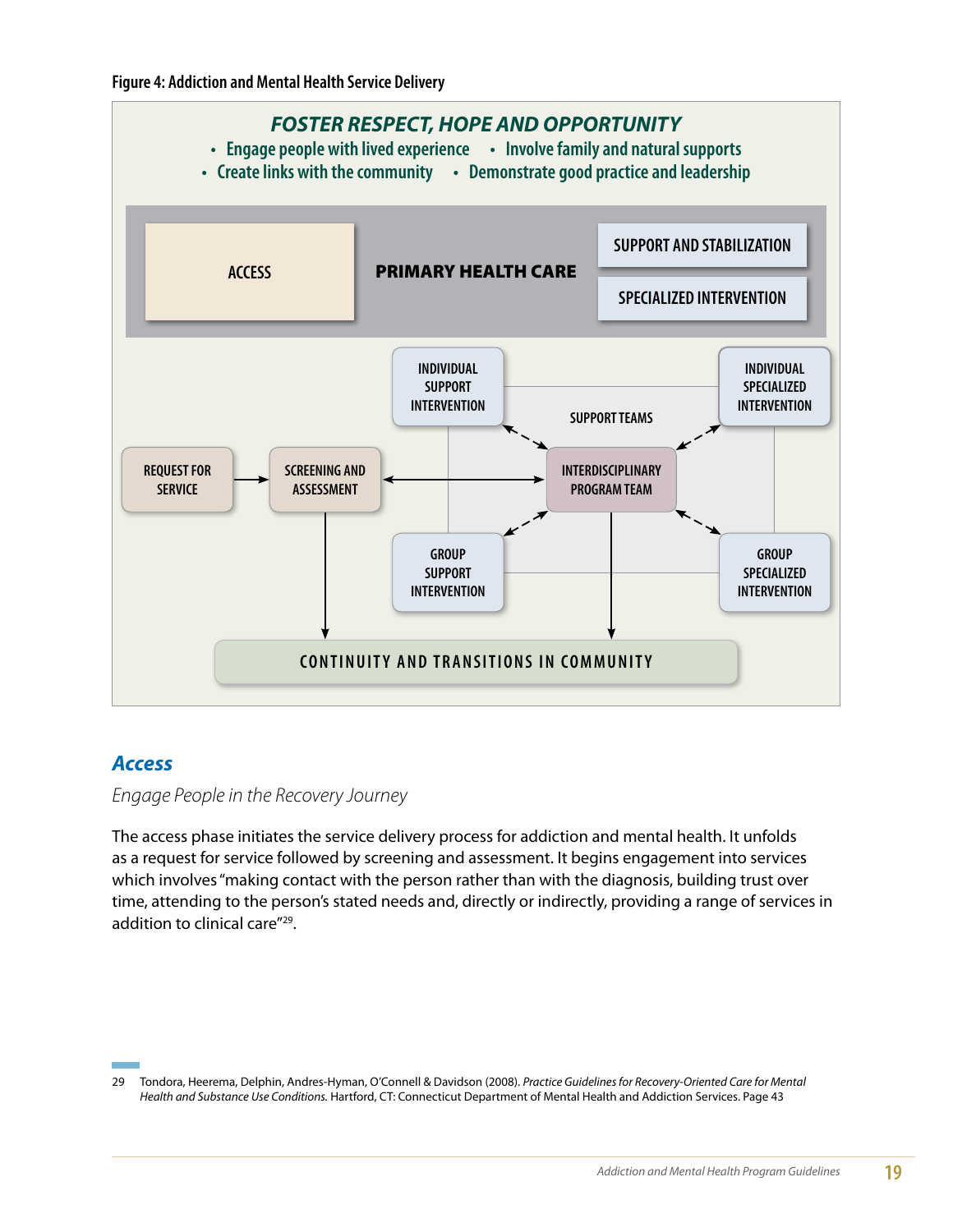<span id="page-21-0"></span>Requesting services is seen as a desire for change and a first step in the person's recovery journey. Helping the individual through these early stages fosters engagement and a positive personal experience. Positive experiences are also more likely in an environment that: 1) employs respectful and knowledgeable staff that engage the individual, 2) offers reasonable and timely access to services , 3) and has streamlined processes and coordinated services that are centred on the person and family.

Throughout the access process, providers nurture the development of a partnership with the individual and significant others. Undertaking access activities in locations other than the usual office settings is a positive option to better serve individuals challenged by traditional business hours and locations or other obstacles that inhibit accessing care.

During screening and assessment, information related to the individual's reasons for requesting help is obtained and used to determine with the person if formal services are needed or if the required support is best found in the community. Exploring services available within communities enhances the individual's sense of self-determination and choice and helps identify the appropriate level of services. It is possible for addiction and mental health services to play a supportive role to external services offered to the individual in the community and supplement services when required.

The preliminary access assessment is used to customize services based on the person's current needs and readiness to change (Appendix B)<sup>30</sup>. An assessment includes enquiries about the person's experiences, significant relationships, and level of functioning. Also assessed are suicidal risk and symptoms of discomfort. It is important to explore the involvement of family and significant others, as well as to find out about services from other professionals and the supports in place. Providers along with the individual gauge present level of functioning, resources, strengths, needs, and goals in seeking help. Planning for future transition to the community begins during the access phase.

Individuals with lived experience who have previously received services and seek to re-engage with either addiction or mental health are asked to update service providers on their recovery journey. When desired by the individual, the partner relationship with providers who were formerly involved is renewed when feasible to do so.

### *Support, Stabilization, and Specialized Interventions*

*Aid Recovering Individuals in Their Journey*

*The step-up and stepdown approach allows flexibility in services and permits customization to meet the specific needs and goals of the individual.*

An array of addiction and mental health services focusing on the person's strengths, hopes, needs, goals and accomplishments exist. Selected evidence-based interventions should be available to address the most prevalent addiction and mental health issues.

The step-up and step-down approach allows flexibility in services and permits customization to meet the specific needs and goals of the individual. Intensity and duration of service varies; for example, it may be short and intense during times of crisis or during an episode of acute illness, and may be lengthier or cyclical in nature for the individual with a chronic illness.

<sup>30</sup> James O. Prochaska and Wayne F. Velicer (1997) The Transtheoretical Model of Health Behavior Change. American Journal of Health Promotion: September/October 1997, Vol. 12, No. 1, pages 38-48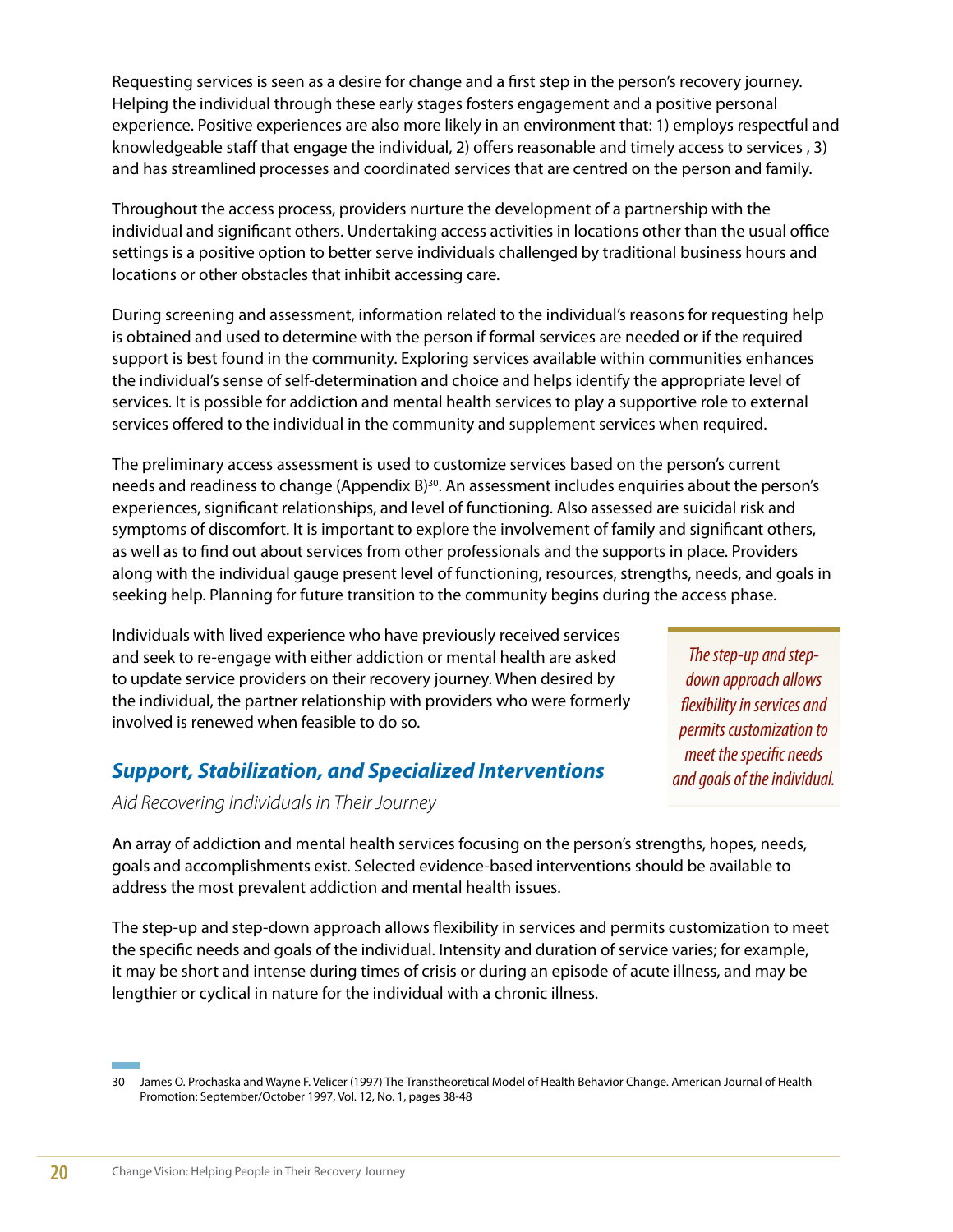#### <span id="page-22-0"></span>Support and Stabilization

Support and stabilization activities and interventions are the most common type of service provided. They include a full range of services that help individuals build personal skills and competencies that help them meet their needs and achieve their personal goals. These are offered in individual and group settings and complement initiatives undertaken by the individual in his or her community.

#### Specialized Interventions

A minority of individuals require specialized interventions. For example, they may have severe addiction, serious mental health illness, or unique circumstances. Specialized interventions are available in either group or individual settings depending on the individual's goals and clinical needs.

### *Support Teams and the Interdisciplinary Program Team*

#### *Share Options and Respect Individual Recovery Choices*

All individuals have potential for growth, the ability to address their needs, and be the best they can be. Individuals with lived experience along with their families and other support persons need opportunities to explore service options and make choices that support recovery. They are entitled to timely and accurate information essential for informed decision-making<sup>31</sup>. They are considered partners in all aspects of their care and their contribution is valued and respected. Working in partnership with their providers they are able to determine their personal goals, make meaningful choices, and establish an intervention plan that will help them attain their goals.

*Support teams* represent the partnership between providers, the individual receiving services, his or her family and significant others. Its composition reveals a person-centred approach that focuses on the individual's needs and the complexity of services required. A team may consist only of the individual and his or her provider or it may take in supporters and professionals from several disciplines to offer wrap-around service to individuals with more complex needs. Consistent with the step-up step-down practice that adapts intensity of services to the recovering person's level of need, the composition of the support team may change as goals and needs are reassessed and plans are revised. Consultation with the interdisciplinary program team and external service providers is carried out as required by operational practices.

*The interdisciplinary program team* brings together a core group of providers to share their respective professional perspectives and expertise to customize services to the specific needs and choices of the individuals with lived experience. In times when an individual is in a crisis state, a provider may be required to make a decision regarding service that is not brought to the interdisciplinary program team.

To streamline the process and avoid duplication of effort, the provider who originally completed the initial assessment joins the interdisciplinary team and facilitates identification the individual's support team. Support teams are chosen based on professional skill-sets that best meet the goal and needs of individuals seeking services.

<sup>31</sup> Le Boutillier, C., Leamy, M, Bird, V. J., Davidson, L., Williams, J., Slade, M. (2011). *What Does Recovery Mean In Practice? A Qualitative Analysis of International Recovery-Oriented Practice Guidance.* Psychiatric Services. ps.psychiatryonline.org. December Vol. 62. No. 12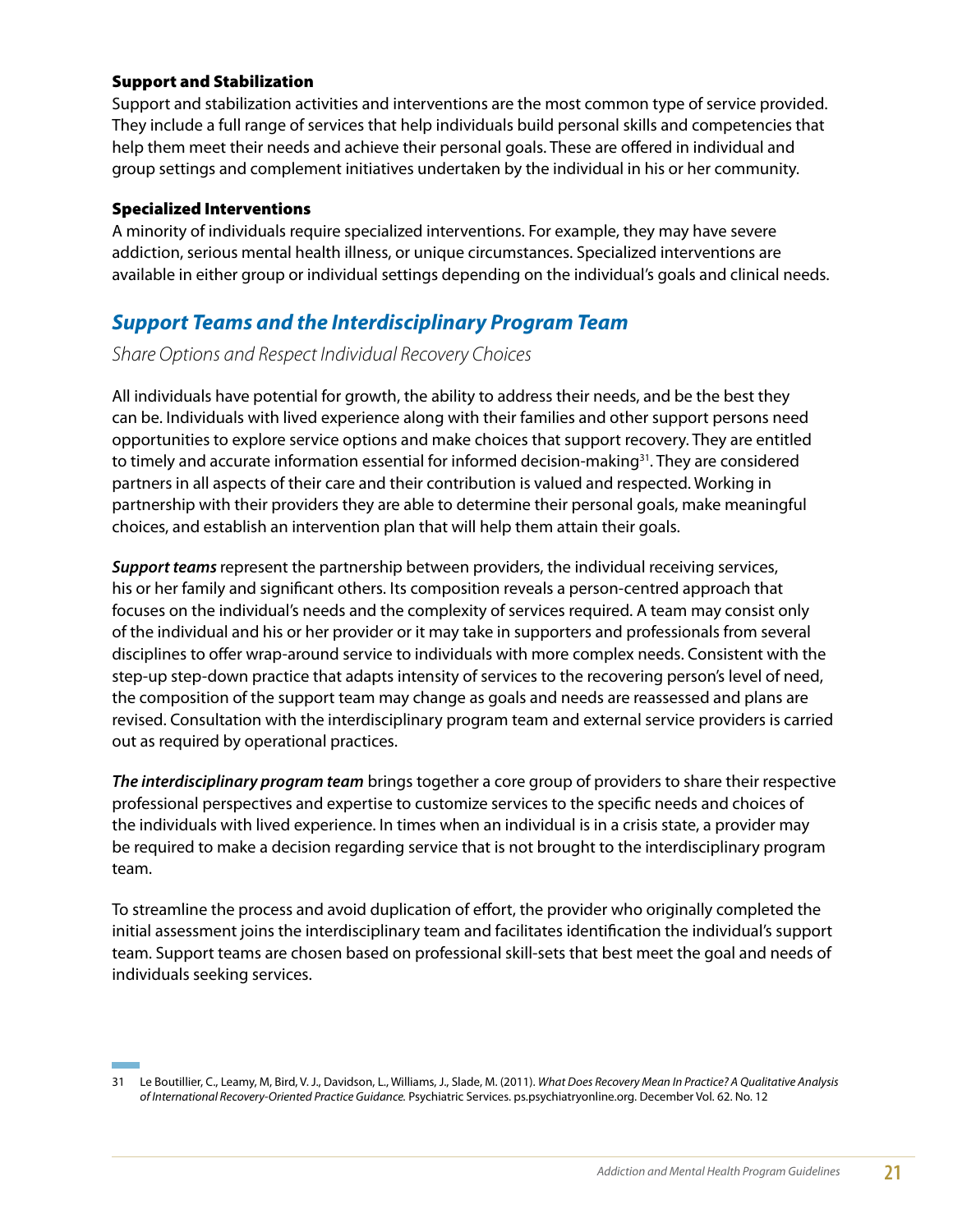<span id="page-23-0"></span>Interdisciplinary program teams also play an administrative role in reviewing and determining clinical assignments and responding to local needs within the community. Size and composition of interdisciplinary program teams is based on service and geographic location. Interdisciplinary teams also participate in quality assurance and program improvement initiatives.

### *Continuity and Transitions in Community*

*Help Recovering Individuals Find Support in the Community*

Transition decisions are made by the individual, family and support persons, in consultation with the involved service providers. Transition from services occurs when the issue that prompted the original request is resolved and the individual has achieved his or her goals. In other instances, an individual may choose to withdraw from service if it is no longer meeting his or her need. Self-determination and choice are fundamental principles of recovery-oriented care. It is the role of professionals to provide accurate information that allows the person to make an informed choice. The flexibility to allow re-admission supports person-oriented services. The option of periodic "check-in" may assist the individual to maintain a sense of balance.

Continuity of care with external service providers that support the recovering individual's goals is consistent with recovery. It is also in keeping with providing services at the right level. It cultivates collaboration between agencies and organizations, and recognizes the contribution of others in a shared-care and recovery-oriented approach.

Government services, community organizations and agencies provide services that foster social inclusion and community integration. They can be instrumental in helping individuals with lived experience meet basic needs such as housing, education, work, and social interaction.

Families and support persons may also find help within the community setting as they accompany the individual with lived experience on his or her recovery journey.

### *Community Engagement*

Not shown in the diagram but essential is the engagement of addiction and mental health services within the broader community. Within this aspect of their role, providers may be called on to share their expertise with community and professional groups and organizations. Such collaboration is seen as favorable as it enhances relationships with the community. Interdisciplinary program teams are ideally suited to have a global view of community needs and as such they can facilitate the planning and coordination of this type of activity.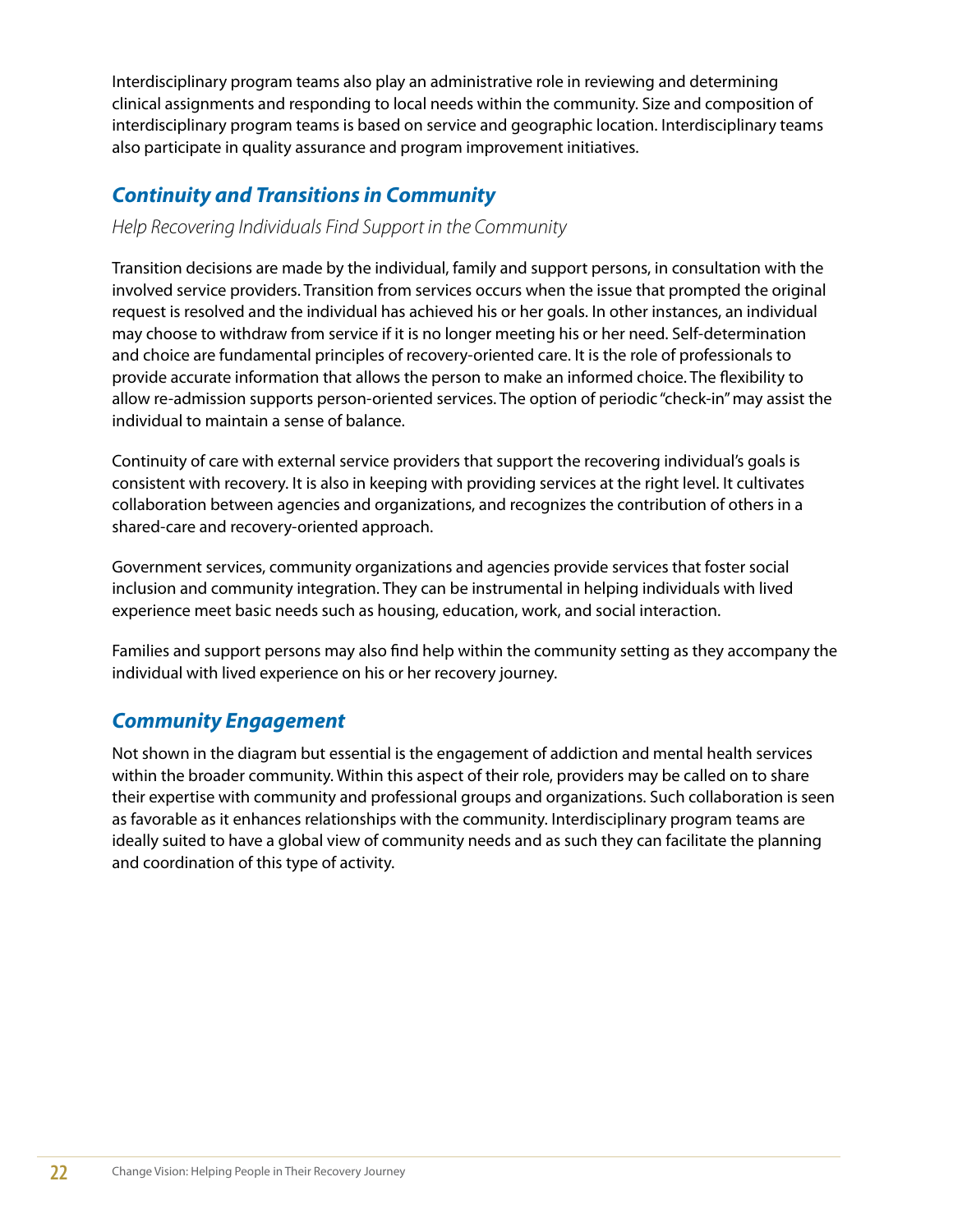## <span id="page-24-0"></span>**Accountability and Performance Monitoring**

The Department of Health, in partnership with Horizon and Vitalité Health Networks, is accountable to government and by extension to the public for addiction and mental health programs and services. **Accountability** is defined as "the obligation to demonstrate that policies and programs are achieving intended results"32. **Performance** is then defined as "the degree of progress toward stated goals and objectives"33.

Monitoring the performance of programs and services contributes to overall quality improvement and is a key component in achieving stated goals. Monitoring influences informed decision-making of resource allocation, policy direction, and system or program modification<sup>34</sup>. More importantly, it impacts the quality of life for individuals with lived experience, their families and supporters.

In its monitoring role, the Department of Health sets benchmarks and tracks performance indicators at a provincial level. The Health Networks monitor performance using their respective data related to program delivery and collect data to support the rigorous assessment they undergo through the accreditation process.

Participation in Accreditation Canada's external review process ensures that Health Networks provide services to their clients that are based on standards of excellence. Keeping to a three year accreditation cycle, organizations undertake a number of steps that include, among others, extensive self-assessment and on-site surveys. Standards address multiple areas that involve a system-wide view, a population-based view, and a service excellence view. Mental health and addiction populations and services are well defined, ensure quality, and reflect evidence-based practices.

The New Brunswick Health Council (NBHC) uses five dimensions to monitor quality<sup>35</sup>. These align with Accreditation Canada standards and are very similar to those of the Canadian Institute for Health Information. Reports from NBHC and CIHI provide valuable information that allows for setting a baseline and making comparisons with other jurisdictions.

<sup>32</sup> McEwan, K. & Goldner, E. (2001). *Accountability and Performance Indicators for Mental Health Services and Supports. A Resource Kit.* Health Canada. p.9<http://www.phac-aspc.gc.ca/mh-sm/pdf/apimhss.pdf>

<sup>33</sup> *Ibid,* p. 9

<sup>34</sup> *Ibid,* p. 10

<sup>35</sup> *NB Health Council Act.* <http://www.gnb.ca/0062/PDF-acts/n-05-105.pdf>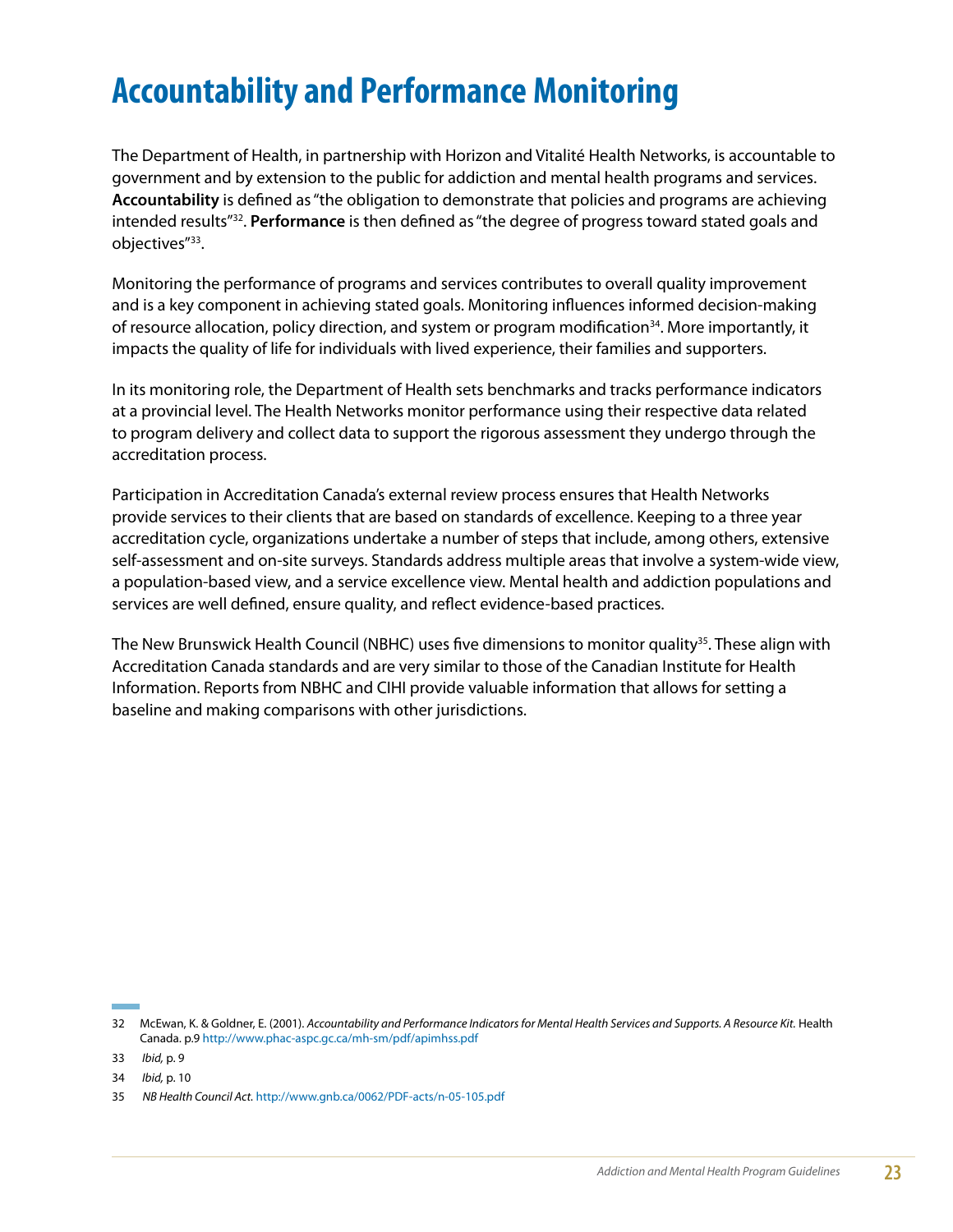### <span id="page-25-0"></span>*Indicators for New Brunswick*

Performance monitoring demands that tools: 1) measure personal recovery; 2) measure the perspective of family and supporters; and 3) provide information on the recovery-oriented services being provided. Review of existing tools has been undertaken<sup>36, 37</sup> and work continues on the development of new measures. Although promising advances are being made, finding tools that meet valid and reliable criteria is challenging.

The following tables provide initial indicators for a recovery approach. It is expected that as advances are made in capturing recovery related data more indicators will be added.

| <b>Domains for Recovery</b>                                                                                                            |                                                                                                                               |                                                                                                            |                                                                                                                                        |
|----------------------------------------------------------------------------------------------------------------------------------------|-------------------------------------------------------------------------------------------------------------------------------|------------------------------------------------------------------------------------------------------------|----------------------------------------------------------------------------------------------------------------------------------------|
| <b>Recovery-oriented</b><br>services are centered on<br>the individual                                                                 | <b>Recovery involves family</b><br>and natural supports                                                                       | <b>Recovery involves linking</b><br>with the community                                                     | Recovery is supported<br>by strong leadership and<br>effective practices                                                               |
| Indicator:<br>Individuals actively<br>participate in service<br>decisions and<br>development of service<br>plans.                      | Indicator:<br>Family and natural<br>supports are actively<br>involved with the team<br>to develop service plans.              | Indicator:<br>Individuals have a<br>positive experience with<br>community agencies and<br>organizations.   | Indicator:<br>Providers encourage<br>individuals, families<br>and natural supports to<br>actively participate in<br>service decisions. |
| <b>Measure:</b><br>Proportion of individuals<br>that actively participate<br>in service plan decisions<br>and service plan<br>updates. | Measure:<br>Proportion of family/<br>natural supports actively<br>participating in service<br>plan development and<br>update. | Measure:<br>Proportion of individuals<br>who perceive experience<br>with community<br>agencies positively. | <b>Measure:</b><br>Proportion of<br>recorded service plans<br>indicating individual<br>was encouraged to<br>participate.               |
| <b>Potential Data Source:</b><br><b>CSDS</b><br>Survey                                                                                 | <b>Potential Data Source:</b><br>CSDS<br>Survey                                                                               | <b>Potential Data Source:</b><br>Survey                                                                    | <b>Potential Data Source:</b><br><b>CSDS</b>                                                                                           |

#### **Table 1: Indicators for Acceptability\***

#### \* Definition of **Acceptability**:

*Care/service provided meets expectations of client, community, providers and paying organizations.*

<sup>36</sup> Donnelly, M., Scott, D., McGilloway, S., O'Neill, T., Williams, J., & Slade, M. (2011). *Patient outcomes: what are the best methods for measuring recovery from mental illness and capturing feedback from patients in order to inform service improvement?* A report commissioned by the Bamford Implementation Rapid Review Scheme. Reference: COM/4409/10. Ireland [http://www.publichealth.](http://www.publichealth.hscni.net/sites/default/files/Patient Outcomes.pdf) [hscni.net/sites/default/files/Patient%20Outcomes.pdf](http://www.publichealth.hscni.net/sites/default/files/Patient Outcomes.pdf)

<sup>37</sup> Burgess, P., Pirkis, J., Coombs, T. & Rosen, A. (2010). *Australian Mental Health Outcomes and Classification Network 'Sharing Information to Improve Outcomes': Review of Recovery Measures.* An Australian Government funded initiative. [http://amhocn.org/static/files/](http://amhocn.org/static/files/assets/80e8befc/Review_of_Recovery_Measures.pdf) [assets/80e8befc/Review\\_of\\_Recovery\\_Measures.pdf](http://amhocn.org/static/files/assets/80e8befc/Review_of_Recovery_Measures.pdf)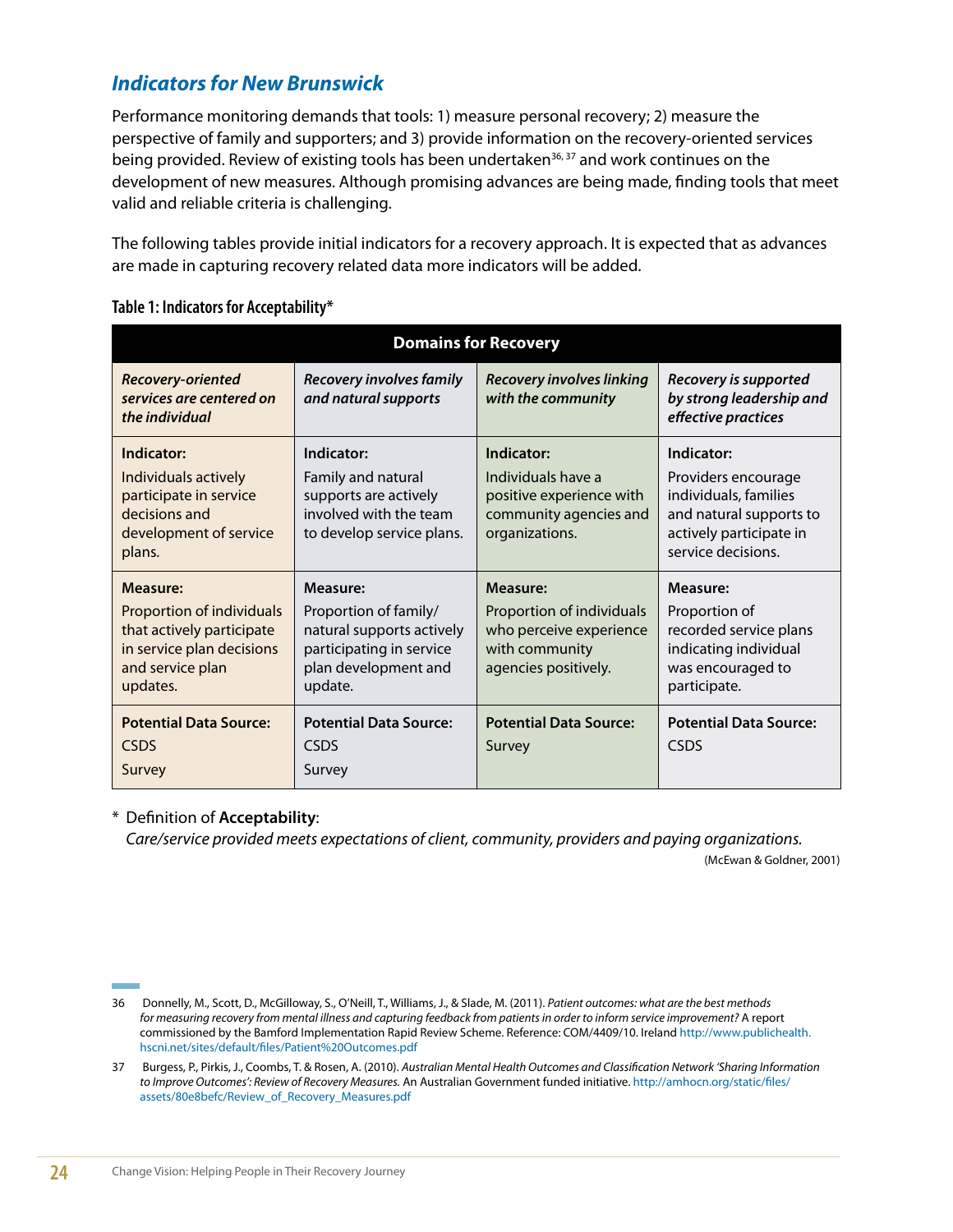#### **Table 2: Indicators for Accessibility\***

| <b>Domains for Recovery</b>                                                                                                                                                                                                                                                                                                                                                                                                                                         |                                                                                                                                                                                                                                                                  |                                                                                                       |                                                                                                                                                                |
|---------------------------------------------------------------------------------------------------------------------------------------------------------------------------------------------------------------------------------------------------------------------------------------------------------------------------------------------------------------------------------------------------------------------------------------------------------------------|------------------------------------------------------------------------------------------------------------------------------------------------------------------------------------------------------------------------------------------------------------------|-------------------------------------------------------------------------------------------------------|----------------------------------------------------------------------------------------------------------------------------------------------------------------|
| <b>Recovery-oriented services</b><br>are centered on the<br><i>individual</i>                                                                                                                                                                                                                                                                                                                                                                                       | <b>Recovery involves</b><br>family and natural<br>supports                                                                                                                                                                                                       | <b>Recovery involves</b><br>linking with the<br>community                                             | Recovery is supported<br>by strong leadership<br>and effective practices                                                                                       |
| Indicator:<br>1. Individuals obtain<br>addiction and mental<br>health services in a timely<br>manner.<br>2. Individuals obtain<br>addiction and mental<br>services in the setting<br>that best meets their<br>need                                                                                                                                                                                                                                                  | Indicator:<br>1. Family and natural<br>supports perceive<br>that access to service<br>for their family<br>member, partner or<br>friend is timely.<br>2. Families and natural<br>supports perceive<br>that location of<br>service respects<br>individual's needs. | Indicator:<br><b>Community agencies</b><br>and organizations<br>respond to service<br>request.        | Indicator:<br>Organizational<br>practices provide<br>supports to meet<br>the access needs of<br>individuals seeking<br>addiction and mental<br>health services |
| Measure:<br>1. Proportion of individuals<br>who receive services<br>within established time<br>frames:<br>A) Screening completed<br>within 2 working days<br>of service request.<br>B) Needs assessment<br>completed within 15<br>days of service request.<br>C) If after no services after<br>90 days, evaluate and<br>either re-activate or<br>close.<br>2. Proportion of individuals<br>receiving services who<br>respond positively to<br>location of services. | Measure:<br>1. Proportion of family<br>and natural supports<br>satisfied with<br>timeliness of access<br>to services.<br>2. Proportion of family<br>and natural supports<br>satisfied with<br>location of services.                                              | Measure:<br>Proportion of<br>individuals referred to<br>a community based<br>service who received it. | Measure:<br>Access to addiction<br>and mental health<br>services is completed<br>within established time<br>frames.                                            |
| <b>Potential Data Source:</b><br><b>CSDS</b><br>Survey                                                                                                                                                                                                                                                                                                                                                                                                              | <b>Potential Data Source:</b><br>Survey                                                                                                                                                                                                                          | <b>Potential Data Source:</b><br><b>CSDS</b><br>Survey                                                | <b>Potential Data Source:</b><br><b>CSDS Regional Data</b>                                                                                                     |

### \* Definition of **Accessibility**:

*Ability of clients/patients to obtain care/ service at the right place and right time based on needs.*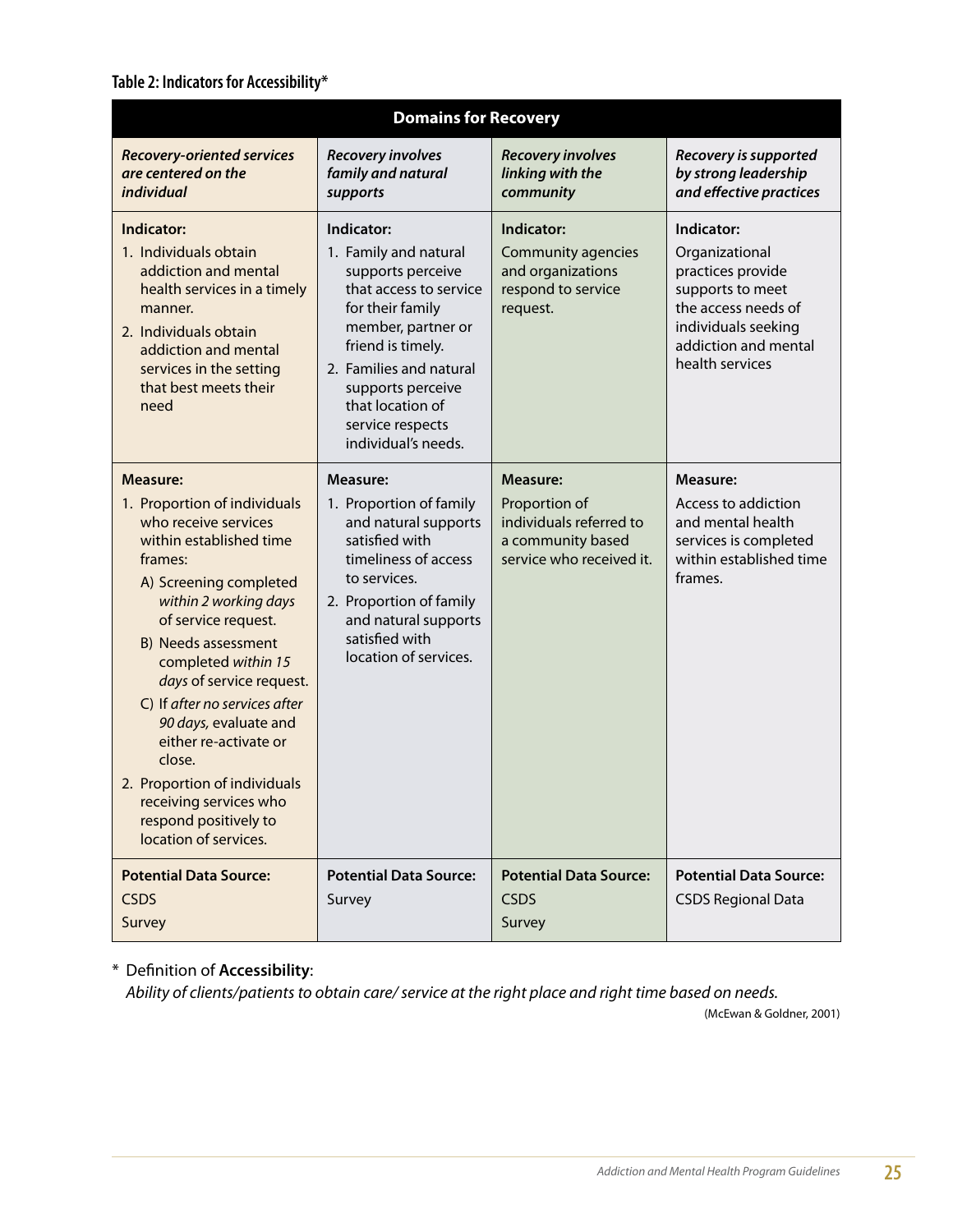**Table 3: Indicators for Appropriateness/Engagement\***

| <b>Domains for Recovery</b>                                                                                                                       |                                                                                                                                |                                                                                                                                       |                                                                                                                                    |
|---------------------------------------------------------------------------------------------------------------------------------------------------|--------------------------------------------------------------------------------------------------------------------------------|---------------------------------------------------------------------------------------------------------------------------------------|------------------------------------------------------------------------------------------------------------------------------------|
| <b>Recovery-oriented services</b><br>are centered on the<br>individual                                                                            | <b>Recovery involves</b><br>family and natural<br>supports                                                                     | <b>Recovery involves</b><br>linking with the<br>community                                                                             | <b>Recovery is supported</b><br>by strong leadership<br>and effective practices                                                    |
| Indicator:<br>Individuals feel supported in<br>achieving their goals.                                                                             | Indicator:<br>Family and natural<br>supports believe<br>services are<br>appropriate.                                           | Indicator:<br><b>Community partners</b><br>perceive engagement<br>with addiction and<br>mental health as<br>appropriate               | Indicator:<br>The organization's<br>practices and policies<br>support a recovery<br>approach.                                      |
| <b>Measure:</b><br>Proportion of individuals<br>who believe the services<br>and supports provided are<br>appropriate to achieving<br>their goals. | <b>Measure:</b><br>Proportion of family<br>members and natural<br>supports who are<br>satisfied with supports<br>and services. | <b>Measure:</b><br>Proportion of<br>community partners<br>satisfied with<br>engagement of<br>addiction and mental<br>health services. | Measure:<br>Evidence of a process<br>for establishing,<br>adopting and<br>maintaining recovery-<br>oriented services<br>practices. |
| <b>Potential Data Source:</b><br><b>CSDS</b><br>Survey                                                                                            | <b>Potential Data Source:</b><br>Survey                                                                                        | <b>Potential Data Source:</b><br>Survey                                                                                               | <b>Potential Data Source:</b><br>Report                                                                                            |

#### \* Definition of **Appropriateness/Engagement**:

*Care/ service provided is relevant to client/ patient needs and based on established standards.*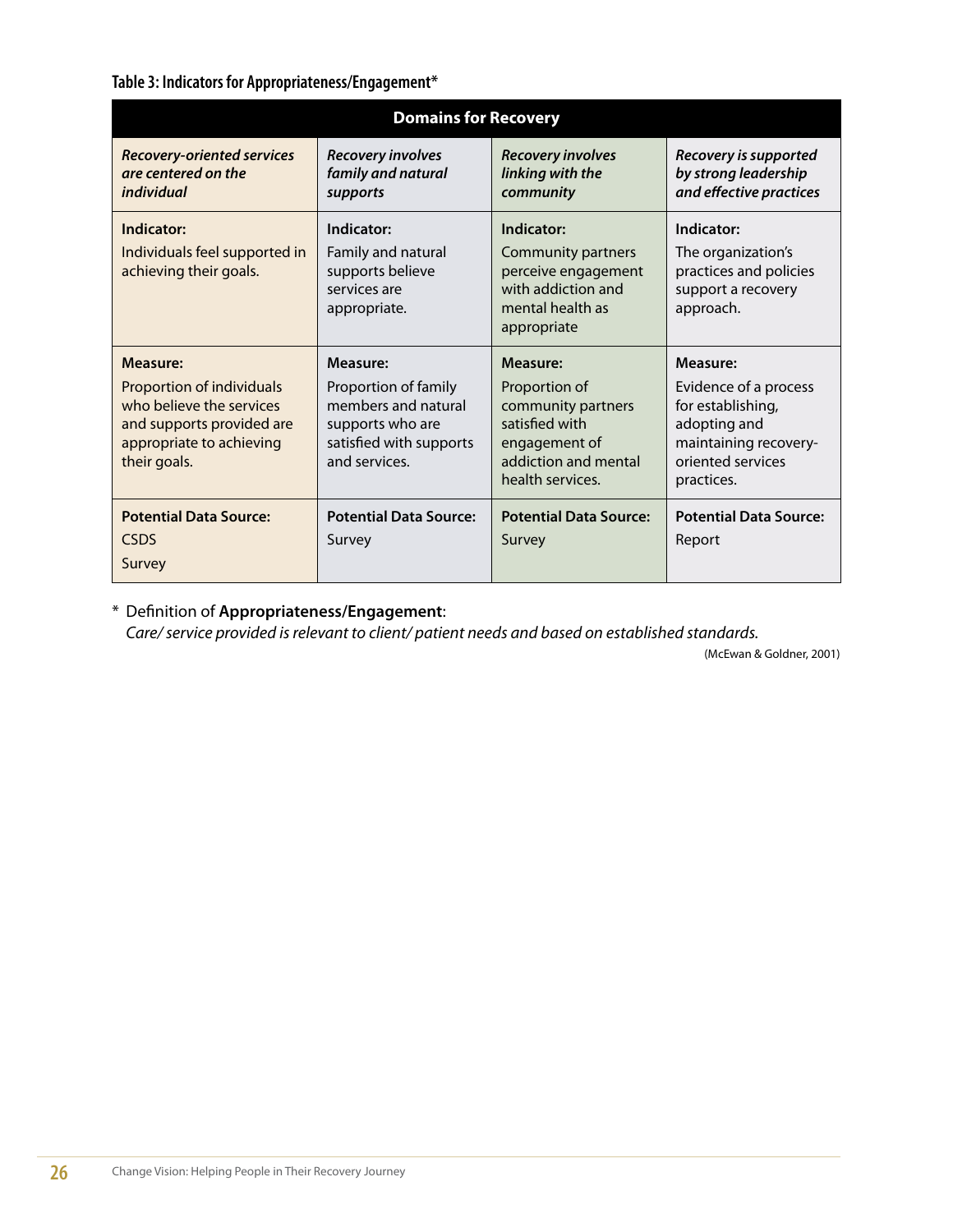#### **Table 4: Indicators for Effectiveness**

| <b>Domains for Recovery</b>                                                                            |                                                                                                                                                        |                                                                                                                                                       |                                                                                                                                                                  |
|--------------------------------------------------------------------------------------------------------|--------------------------------------------------------------------------------------------------------------------------------------------------------|-------------------------------------------------------------------------------------------------------------------------------------------------------|------------------------------------------------------------------------------------------------------------------------------------------------------------------|
| <b>Recovery-oriented services</b><br>are centered on the<br>individual                                 | <b>Recovery involves</b><br>family and natural<br>supports                                                                                             | <b>Recovery involves</b><br>linking with the<br>community                                                                                             | Recovery is supported<br>by strong leadership<br>and effective practices                                                                                         |
| Indicator:<br>Individuals achieve their<br>personal potential.                                         | Indicator:<br>Family and natural<br>supports are supported<br>as they accompany<br>their family member/<br>partner/ friend on the<br>recovery journey. | Indicator:<br>Community<br>organizations and<br>agencies support<br>individuals with<br>addiction and mental<br>health issues to meet<br>their needs. | Indicator:<br>Policies and practices<br>honour the principles<br>of the recovery model.<br>The leadership will<br>monitor effectiveness<br>of indicator domains. |
| <b>Measure:</b><br><b>Proportion of individuals</b><br>who report a desirable level<br>of functioning. | <b>Measure:</b><br>Proportion of family<br>and natural supports<br>that feel supported.                                                                | <b>Measure:</b><br>Proportion of<br>individuals who<br>perceive experience<br>with community<br>agencies positively.                                  | Measure:<br>Policies and practices<br>recovery philosophy<br>The leadership shows<br>effective practices<br>through annual<br>indicator reporting.               |
| <b>Potential Data Source:</b><br>Survey                                                                | <b>Potential Data Source:</b><br>Survey                                                                                                                | <b>Potential Data Source:</b><br><b>CSDS</b><br>Survey                                                                                                | <b>Potential Data Source:</b><br>Report                                                                                                                          |

\* Definition of **Effectiveness**:

*Care/ services, intervention or actions that achieve desired results.*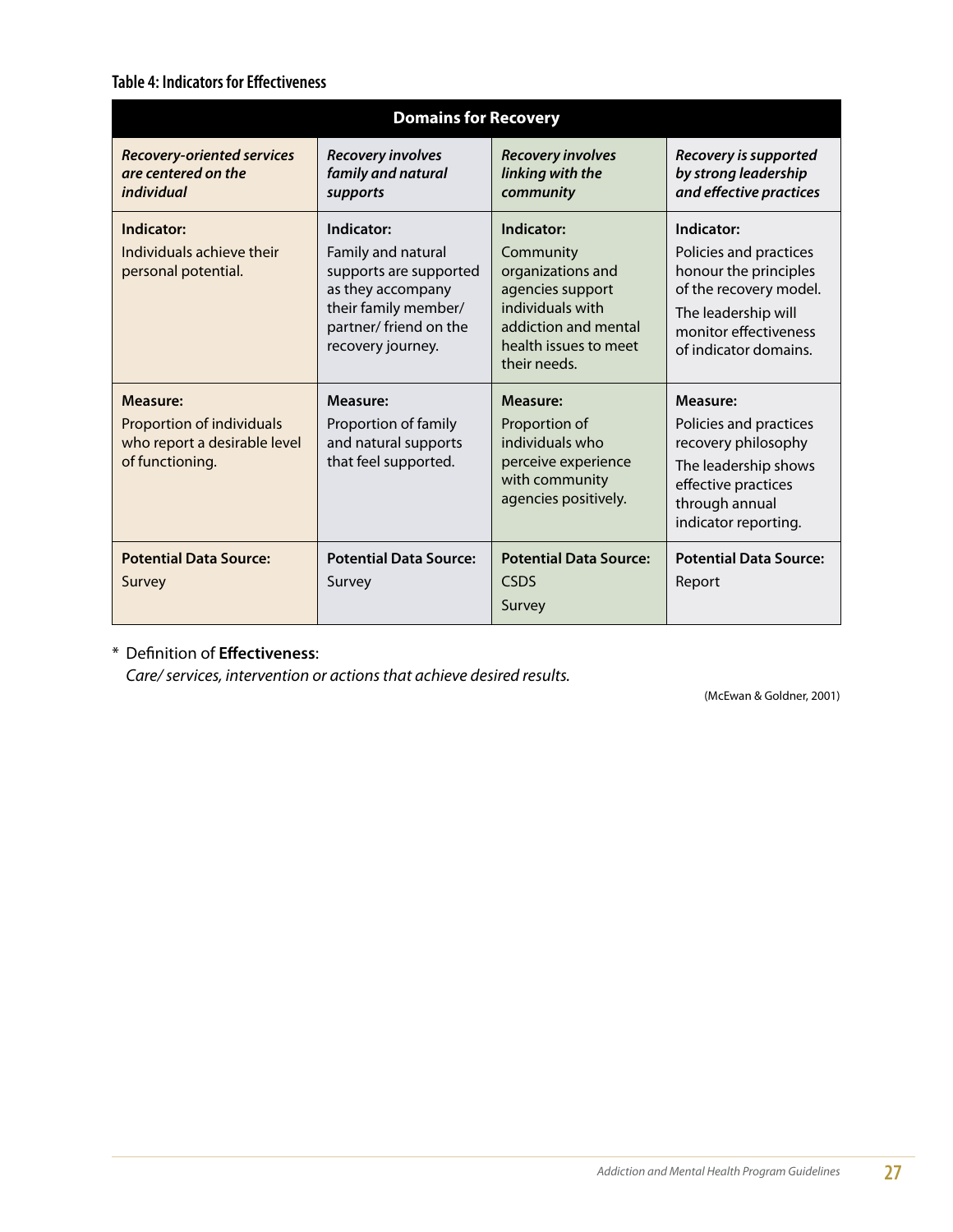## <span id="page-29-0"></span>**Appendix A: SAMSHA's Guiding Principles of Recovery**

#### SAMHSA's **WORKING DEFINITION OF RECOVERY**



10 GUIDING PRINCIPLES OF RECOVERY



#### **BACKGROUND**

Recovery has been identified as a primary<br>goal for behavioral health care. In August<br>2010, leaders in the behavioral health field, consisting of people in recovery from mental health and substance use problems and nearn and substance use processes and<br>SAMHSA, met to explore the development<br>of a common, unified working definition of<br>recovery. Prior to this, SAMHSA had separate<br>definitions for necovery from mental disorders<br>and substa and substance use decorats. These directed<br>definitions, along with other government<br>agency definitions, complicate the discussion<br>as we work to expand health insurance<br>coverage for treatment and recovery support<br>services.

Building on these efforts and in consultation<br>with many stakeholders, SAMHSA has<br>developed a working definition and set of beweeper a working vertice in the principles for recovery. A standard, unified<br>working definition will help advance recovery<br>opportunities for all Americans, and help to<br>poprtunities for all Americans, families,<br>funders, p

### **DEFINITION**

#### Working definition of recovery from mental<br>disorders and/or substance use disorders

 $A process of change through which individuals improve their health and wellness, live a self-diecked like, and strive to reach their full potential.$ Through the Recovery Support Strategic Initiative, SAMHSA has defineated four major dimensions that support a life in recovery:

#### Health

Overcoming or managing one's disease(s) Overcoming or managing cores a dealered<br>as or symptoms—for example, abstaining from<br>trae of aboths), likelt drugs, and non-prescribed<br>modicalcers if one has an addiction problem—<br>and for everyone in recovery, making inform

#### Home

 $\bar{z}$ 

A stable and safe place to live

#### Purpose Meaningful daily activities, such as a job, school, volunteerism, family caretaking, or creative endeavors, and the independence. income and resources to participate in society

Community<br>Relationships and social networks that provide support, friendship, love, and hope

 $\ensuremath{\mathfrak{Z}}$ 

#### **10 GUIDING PRINCIPLES** OF RECOVERY

| œ            | Relational               |
|--------------|--------------------------|
| rson-Driven  | Culture                  |
| iny Pathways | <b>Addresses Trauma</b>  |
| distic       | Strengths/Responsibility |
| er Support   | <b>Respect</b>           |
|              |                          |

#### Recovery emerges from hope

Pa M.

H

Pe

The belief that recovery is real provides the<br>essential and motivating message of a better<br>future-that people can and do overcome the internal and external challenges, barriers, and<br>obstacles that confront them. Hope is internalized<br>and can be fostered by peers, families, providers,<br>allies, and others. Hope is the catalyst of the recovery process

#### Recovery is person-driven

Self-determination and self-direction are the<br>foundations for recovery as individuals define<br>their own life goals and design their unique<br>path(s) towards those goals. Individuals optimize their autonomy and independence to the greatest the autonomy and magnetasce to the gearest<br>extern possible by leading, controlling, and exercising choice over the services and supports that<br>assist their recovery and resilence. In so doing,<br>they are ampowered and provide trol over their lives

 $\overline{4}$ 

#### Recovery occurs via many pathways

necessive counts we many permission of the strengths, preferences, goals, culture, and<br>strengths, preferences, goals, culture, and<br>backgrounds — including trauma experience<br>— that affect and determine their pathway(s) use or measurements, support more simplers as<br>increased approaches peer support; and other approaches. Recovery is non-linear,<br>characterized by contrinual growth and improved<br>functioning that may have settled best function Abstinence from the use of alcohol, illicit drugs and non-prescribed medications is the goal for<br>those with addictions. Use of tobacco and non-prescribed or illicit drugs is not safe for anyone.<br>In some cases, recovery pathways can be in some cases, recovery pairways can be<br>enabled by creating a supportive environment.<br>This is especially true for children, who may not<br>tave the legal or developmental capacity to set<br>their own course.

#### **Recovery is holistic**

Recovery is notlistic<br>
encompasses an individual's whole<br>
Recovery encompasses an individual's whole<br>
Me, including mind, body spirit, and community<br>
This includes addressing: est-care practices,<br>
disorders<br>
education, cli community participation. The array of services and supports available should be integrated<br>and coordinated.

#### Recovery is supported by peers and allies

Recovery is supported by peers and allies.<br>
Mutual support and mutual aid groups, including<br>
Un straining characteristic level of our straining characteristic<br>
as well as social searing, play an invaluable role<br>
in recover operation supports and success provide important<br>resources to assist people along their journeys of<br>recovery and wellness. Professionals can also play<br>an important role in the recovery process by<br>positive providing clinica may be slightly different. Peer supports for families are very important for children with behavioral<br>health problems and can also play a supportive role<br>for youth in recovery.

#### Recovery is supported through relationship<br>and social networks

An important factor in the recovery process is the An important factor in the recovery process is the<br>presence and involvement of people who believe<br>in the person's ability to recover, who offer hope,<br>support, and encouragement, and who also<br>suggest stateled is according t engage in new roles (e.g., partner, caregiver, friend,<br>student, employee) that lead to a greater sense of<br>belonging, personhood, empowerment, autonomy,<br>social inclusion, and community participation.

#### Recovery is culturally-based and influenced Follower and cultural background in all of its diverse<br>representations-including values, traditions,<br>and beliefs-are keys in determining a person's journey and unique pathway to recovery. Services should be culturally grounded, attuned, sensitive, congruent, and competent, as well as personalized<br>to meet each individual's unique needs.  $6\overline{6}$

#### Recovery is supported by addressing trauma

The experience of trauma (such as physical or<br>sozual abuse, domastic violence, war, disaster,<br>and others) is often a precursor to or associated and others) is often a precursor to or associate<br>with alcohol and drug use, mental health<br>problems, and related issues. Services and<br>supports should be trauma-informed to fother<br>safety (physical and emotional) and trust, a

#### Recovery involves individual, family,<br>and community strengths and responent **sibility**

Individuals, families, and communities have Individuals, Tamilles, and communities have<br>strengths and resources that serie is a foundation<br>personal responsibility for their own self-care<br>personal responsibility for their own self-care<br>and journeys of recovery, Indiv and significant orders investigated the special of the children<br>and youth in recovey. Communities have<br>and youth in recovey. Communities have<br>responsibilities to provide opportunities and<br>resources to address discriminatio in recovery also have a social responsibility and should have the ability to join with peers to speak<br>collectively about their strengths, needs, wants, desires, and aspirations

#### Recovery is based on respect

Recovery is based on respect<br>conductival acceptance conduction spheres and appreciation for people affected by<br>and appreciation for people affected by<br>mental heart and substance use problems—<br>including protecting their rig sense of identity, and regaining belief in one's self<br>are particularly important.

 $\overline{1}$ 

Drawing on research, practice, and personal<br>experience of recovering individuals, within<br>the context of health reform, SAMHSA will lead efforts to advance the understanding of<br>recovery and ensure that vital recovery support<br>and services are available and accessible to<br>all who need and want them.

Picase see SAMHSA's Recovery Support<br>Initiative (http://www.samhsa.gov/recover<br>for more information on recovery.



38

38 SAMSHA accessed August 16 , 2012 [http://store.samhsa.gov/shin/content/PEP12-RECDEF/PEP12-RECDEF.pdf](http://store.samhsa.gov/shin/content/PEP12-RECDEF/PEP12-RECDEF.pdf   
accessed August 16)

 $\overline{5}$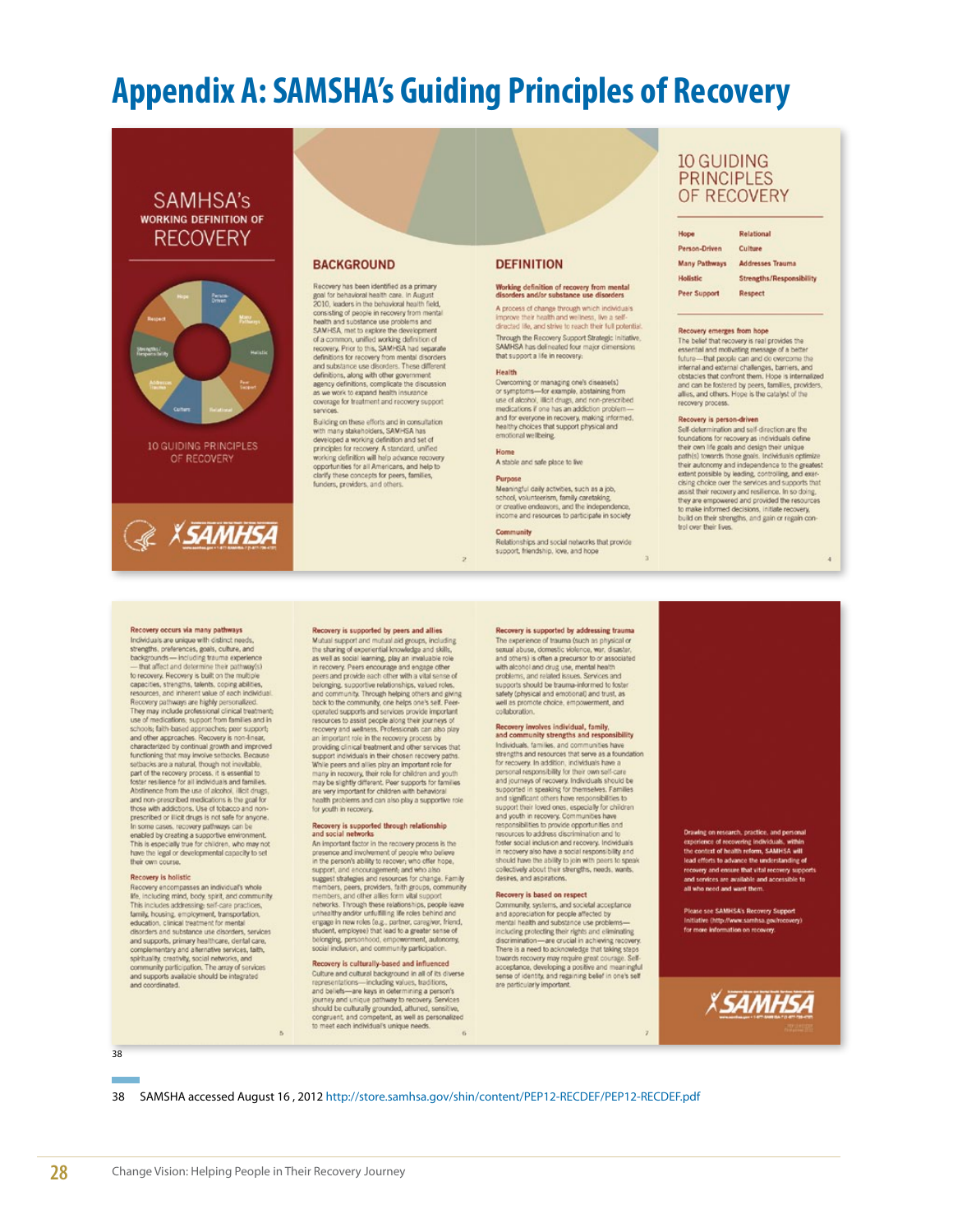## <span id="page-30-0"></span>**Appendix B: The Stages of Change**

*Prochaska & DiClemente: Stages of Readiness to Change*<sup>39</sup>

| <b>Stage</b>      | <b>Description</b>          | <b>Objectives</b>                                                                                                                                |
|-------------------|-----------------------------|--------------------------------------------------------------------------------------------------------------------------------------------------|
| Pre-contemplation | Not considering change      | Identifypatient's goals<br>$\bullet$<br>Provide information<br><b>Bolster self-efficacy</b><br>$\bullet$                                         |
| Contemplation     | Ambivalent about change     | Develop discrepancy between goal<br>$\bullet$<br>and behaviour<br>Elicit self-motivational statements                                            |
| Determination     | Committed to change         | Strengthen commitment to change<br>$\bullet$<br>Plan strategies for change                                                                       |
| Action            | Involved in change          | Identify and manage new barriers<br>Recognize relapse or impending<br>Ċ<br>relapse                                                               |
| Maintenance       | Behaviour change            | Assure stability of change is stable<br>$\bullet$<br>Foster personal development                                                                 |
| Relapse           | <b>Undesired behaviours</b> | Identify relapse when it occours<br>$\bullet$<br>Reestablish self-efficacy and<br>$\bullet$<br>commitment<br>Behavioural strategies<br>$\bullet$ |
| Termination       | Change is very stable       | Assure stability of change<br>$\bullet$                                                                                                          |

39 [http://www.collegedrinkingprevention.gov/niaaacollegematerials/trainingmanual/module\\_4-ppt.aspx](http://www.collegedrinkingprevention.gov/niaaacollegematerials/trainingmanual/module_4-ppt.aspx)